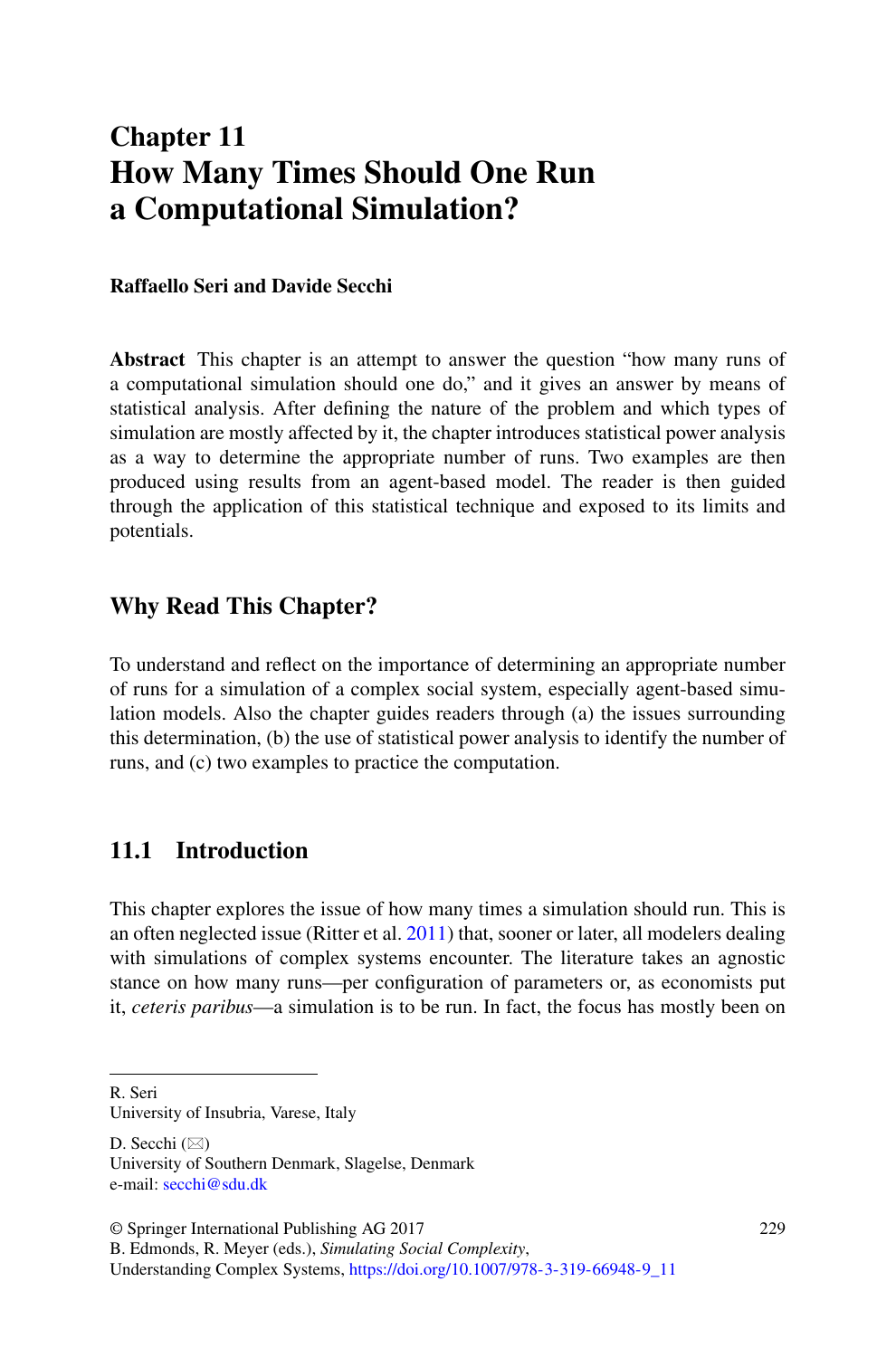defining the "steps," the time, or the interactions within each run through sensitivity and convergence analysis, for example (Mungovan et al. [2011;](#page-21-1) Robinson [2014;](#page-21-2) Shimazoe and Burton [2013\)](#page-22-0).

The central assumption of what is proposed in this chapter is that the number of runs in a simulation is often crucial for results to bear some meaning. Of course, this is not true for all simulations and it depends on scope, nature of the simulated phenomenon, purpose, and level of abstraction. We specify these aspects in the following section. For now, it suffices to write that for social simulations with a strong stochastic component, where emergence and complexity cause results to differ even within the same configuration of parameters, knowing how many runs are enough for differences to emerge (or not) becomes an extremely relevant information. This is where this chapter positions itself.

We first try to indicate—very broadly—what type of simulations this approach may apply to. Then, mediating from research on sample size determination for the behavioral sciences (Cohen [1988;](#page-20-0) Liu [2014\)](#page-21-3), we introduce statistical power analysis and testing theory. The chapter also takes an agent-based model (ABM) with a strong stochastic component and provides two examples that show how crucial the issue is. At the same time, the chapter offers a practical guide on how to conduct the computation. Implications and concluding remarks follow.

### **11.2 Scope and Nature of Agent-Based Models**

In this chapter we identify a particular sub-group of agent-based models that are fit for hypothesis testing. In order to frame the following discussion, we propose a classification of the aims of ABM, with the caveat that the following discussion may not be general or exhaustive. For a more general classification of the types of simulation, one may refer to Chap. 3 of this handbook (Davidsson and Verhagen [2017\)](#page-20-1).

Some agent-based models have the purpose of studying the emergent properties of a system (Anderson [1972;](#page-20-2) Fioretti [2016\)](#page-20-3). These properties arise when the system as a whole displays a behavior that is not explicit in its single components, in this case, the agents. When this is aimed at establishing whether an outcome is possible, hence the simulation has an exploratory purpose that reflects on theory, then the visual inspection of the trajectories of the simulated system or the computation of some descriptive statistics is sufficient to illustrate the existence of an emergent behavior. For example, Heckbert's (Heckbert [2013\)](#page-20-4) model of the socio-economic system in which the ancient Maya civilization developed and disappeared can be thought of as a simulation of this kind. As a descriptive model, it establishes whether the conditions set in the model offer reasonable explanations of historical facts.

The study of emergent properties is also linked to another objective of some agent-based models, namely hypothesis generation (Bardone [2016;](#page-20-5) Secchi [2015\)](#page-21-4). A researcher may run a model just to assess whether it is reasonable to suppose that some variables have an impact on a given outcome. The hypotheses obtained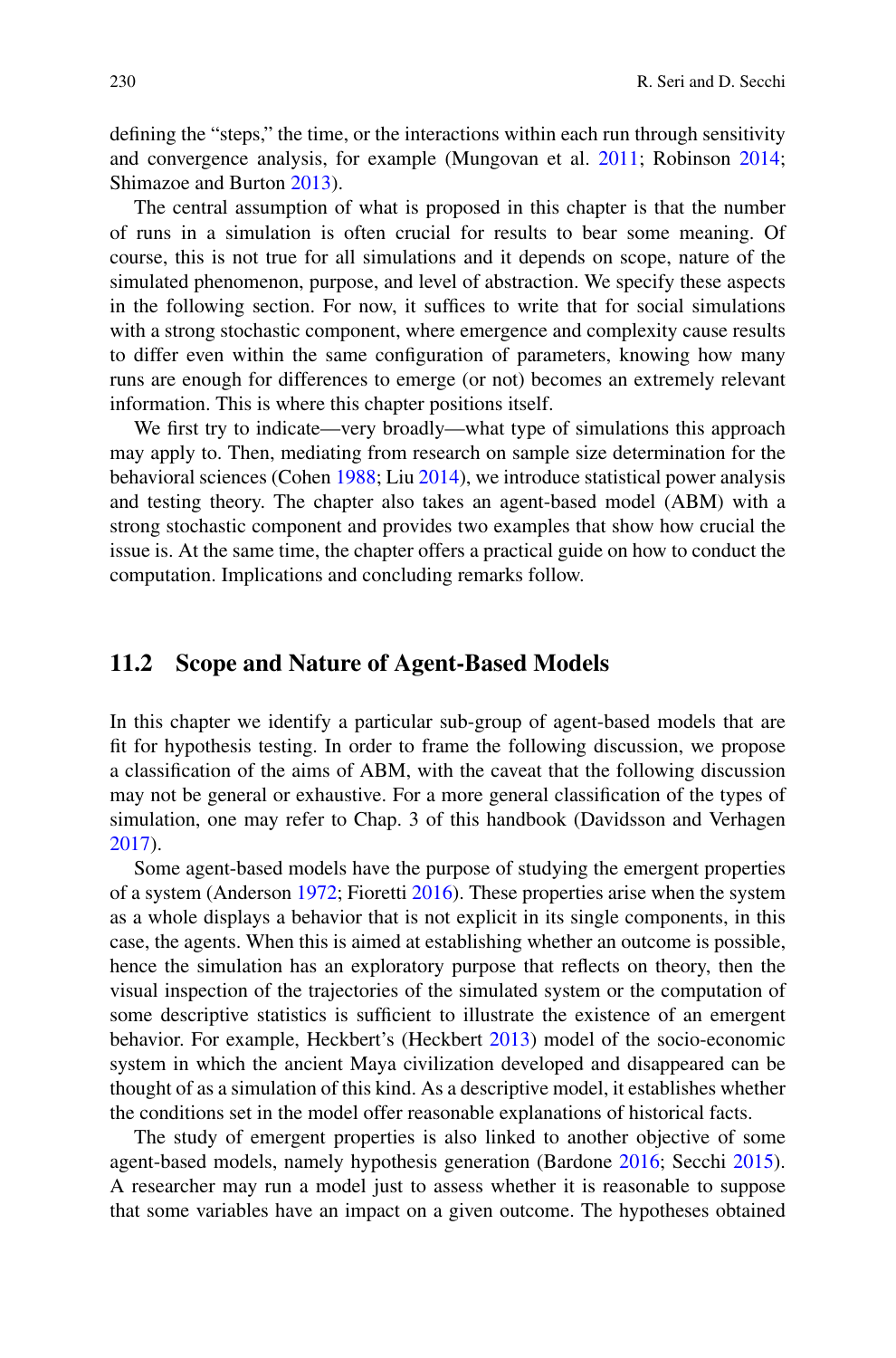in this way may be subject to empirical testing in a future laboratory experiment or through real data. An example of this type of ABM can be the simulation of a team of doctors and nurses working in the emergency room of a hospital, to isolate those socio-cognitive attitudes that may lead to increased performance (Thomsen [2016\)](#page-22-1). Another example comes from political science (de Marchi and Page [2014\)](#page-20-6) and it concerns the model of incumbent advantage in elections proposed by Kollman et al. [\(1992\)](#page-21-5), that was first studied by simulation and then successfully tested empirically.

The techniques presented in this chapter are not necessarily pertinent to these first two model types described above, because they call for an exploratory approach in which the configurations of parameters and the number of runs are not rigidly chosen in advance, but they may be modified by trial and error while the researcher explores the potential outcomes of the model. $<sup>1</sup>$ </sup>

A third objective of ABM is measurement, namely providing a numerical value for a quantity of interest. Since most agent-based models in the social sciences are too simplified a representation of reality to provide accurate estimates of real-world quantities, the models that pursue this objective are generally constrained to specific disciplines in which the rules of behavior of the agents are simple or particularly well known (for an example in biology see Sect. 1.1.1 in Railsback and Grimm [\(2011\)](#page-21-6); for examples in transportation research, see Maggi and Vallino [2016\)](#page-21-7). In this case, even if statistical tests can still be of interest, the researcher may direct his/her statistical analysis towards different tools. On the one hand, data from an ABM may be compared, through a distance (e.g., Lamperti [2015\)](#page-21-8), with real time series to assess whether the two are similar enough. On the other hand, the researcher may settle on a sample size that guarantees a certain precision in the value computed for the quantity of interest rather than a certain level of power (see Sect. [11.5.1](#page-16-0) below).

Finally, a fourth objective of ABMs is to test hypotheses in a controlled environment often emulating, with simplified rules, a real-world situation. The advantage of ABMs in this respect is that they allow the researcher to analyze a realistic situation by removing all the confounding factors arising in the observation of the real-world phenomenon. In this case, agent-based models can be considered the computational equivalent of laboratory experiments (Gilbert and Terna [2000\)](#page-20-7). In the following pages, we explain how the parallel can be established. Note, however, that this is not the only possible setting. It is customary that an ABM has several parameters entering its formulation. The aim of a model can be that of exploring whether these parameters bear any impact on a quantity of interest, obtained as an outcome of the simulations of the model. The usual way is to identify some configurations of parameters that would correspond to different alternative treatments in an experiment, and to run several simulations of the model under each configuration. Each run of the model corresponds to an observation (e.g., a subject) in an experiment: the measured outcome can either be the terminal value of the series or a value computed on (a part of) the trajectory. The presumed independence

<span id="page-2-0"></span><sup>&</sup>lt;sup>1</sup>Note, moreover, that the researcher should not test a hypothesis on the data that have been used to generate it.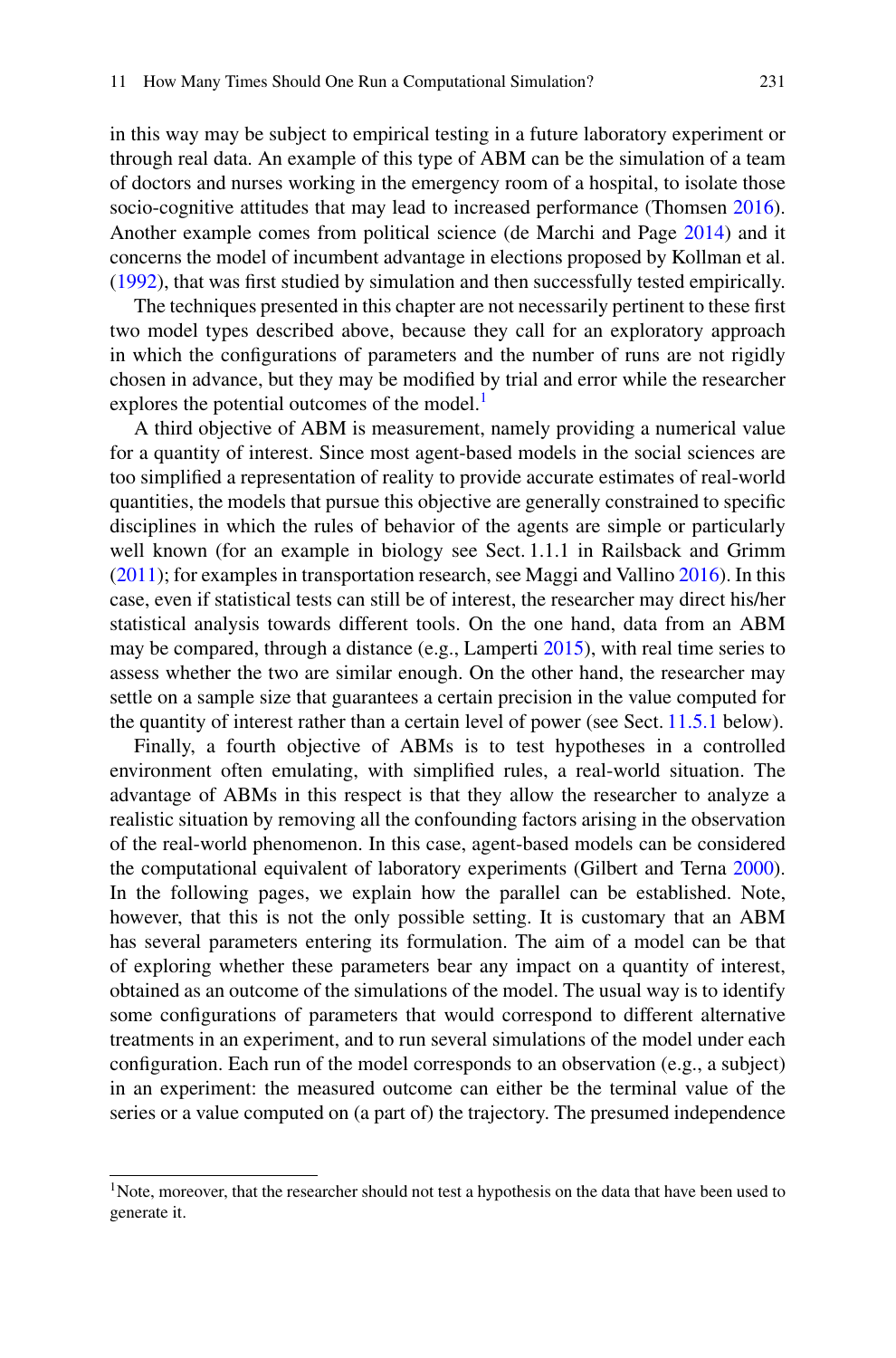of the simulation outcome on the configurations of parameters can then be tested in an ANOVA framework. An example of this type of ABM can be a model of intraorganizational bandwagons (Secchi and Gullekson [2016\)](#page-22-2), in which authors run the simulation multiple times in order to test propositions as guide for future, probably empirical, research.

Another distinction that might be helpful when considering the number of runs can be drawn between models that strive at defining abstract and simple rules of behavior for their agents and those that are more concerned with describing a particular aspect of reality with fine degrees of details. This is the divide between the KISS ("Keep it Simple, Stupid!") and the KIDS ("Keep it Descriptive, Stupid!") principles (Edmonds and Moss [2005\)](#page-20-8). While advocates of the first approach are in line with modeling efforts of the past (Troitzsch [2017;](#page-22-3) Coen [2009\)](#page-20-9), those who indicate that ABM opens a new way stand with a more descriptive and complex approach to modeling (Edmonds and Moss [2005\)](#page-20-8). If we take that the extreme for a KISS model is a system of deterministic equations and, on the other side, the bound for a KIDS model is the attempt to replicate reality, there is an entire spectrum of models (and ABMs) falling between these two extremes. However, considerations on the number of runs are more likely to become relevant as modelers tend toward increased complexity, without reaching the extreme of full description.

In summary, the determination of the number of runs in a simulation is warranted every time the researcher is seeking to measure—with some degree of confidence whether different configurations of parameters are more or less likely to affect the outcome.

### **11.3 Testing Theory: Controlling for Alpha and Beta**

In this section, we provide an introduction to testing theory that can be read independently from the rest of the paper. As an example, in this section, the term *parameter* denotes an unknown characteristic of a population, and not a quantity whose value is fixed before data are collected, as customary in ABMs. Therefore, we suppose that the researcher has identified some parameters describing the behavior of the population from which the data have been sampled (as a trivial example, the mean and the variance of the population). We also assume that he/she has formulated a null hypothesis  $H_0$ , i.e. an assertion about the value of the parameters.

The original approach to testing, pioneered by K. Pearson and theorized by R.A. Fisher, looks for a statistic *T* with the following property: when the hypothesis  $H_0$  is verified, the value *t* that the statistic *T* assumes in the sample is near to a fixed value, generally identified with 0. Therefore, small values of *t* appear to bring support to the null hypothesis  $H_0$ , while extreme values of  $t$  are seen as witnessing a possible violation of  $H_0$ . This explains why the most sensible summary of the test, in Fisher's approach, is the *p*-value, i.e. the probability of observing, under  $H_0$ , values of *T* that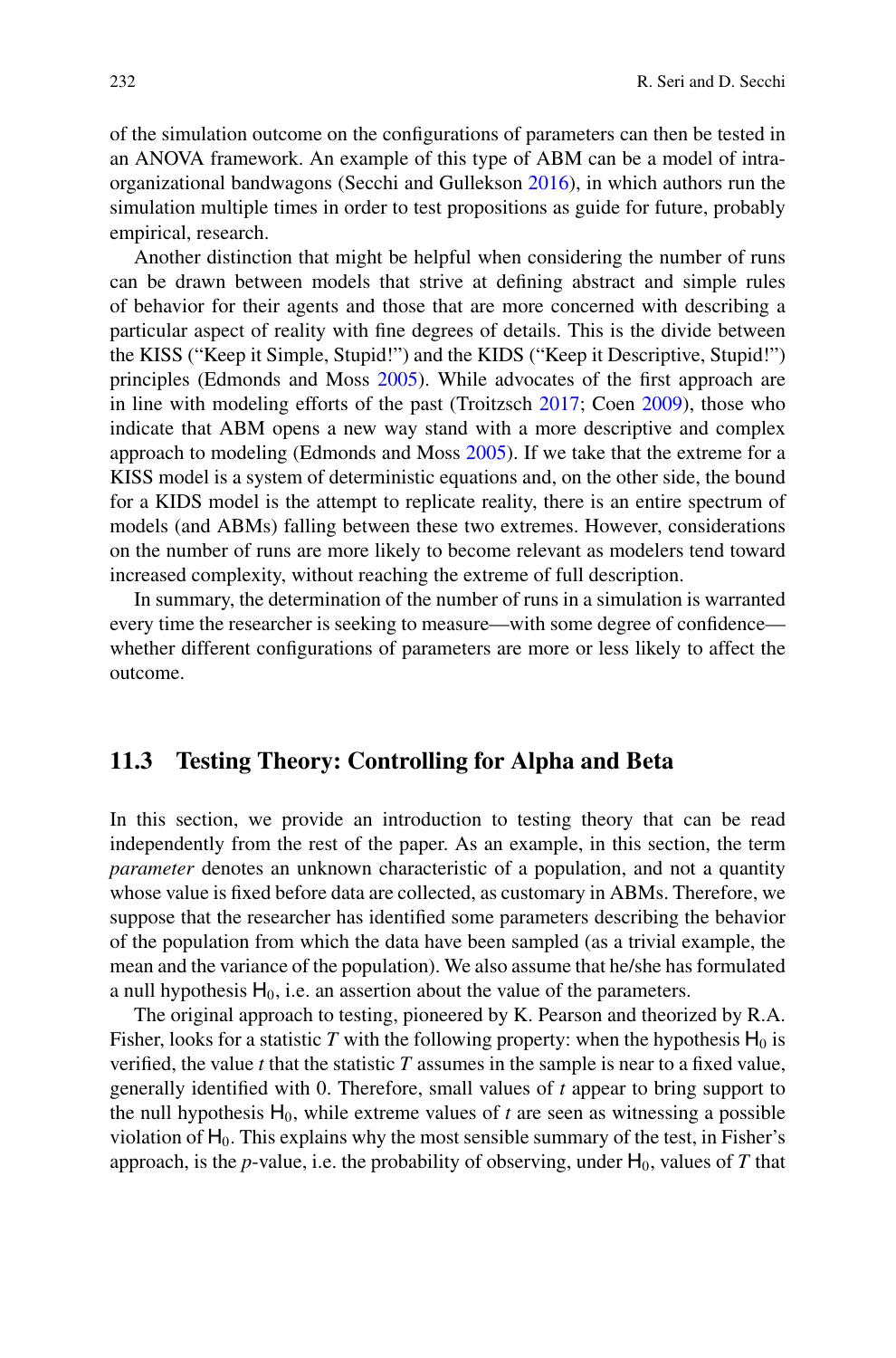<span id="page-4-1"></span>

| <b>Table 11.1</b> Table of possible<br>outcomes for a<br>Neyman-Pearson test |              | $H_0$ true                        | $H_1$ true                         |  |
|------------------------------------------------------------------------------|--------------|-----------------------------------|------------------------------------|--|
|                                                                              | $H_0$ chosen | True negative                     | Type-II error or<br>false negative |  |
|                                                                              | $H_1$ chosen | Type-I error or<br>false positive | True positive                      |  |

are as extreme or more extreme than the one computed on the sample. The *p*-value is sometimes (erroneously) perceived as a measure of strength of support in the null hypothesis. It is however clear that this method does not have the possibility to offer anything more than mild support to  $H_0$ , especially because of the absence of an hypothesis that holds true when  $H_0$  does not.

This approach to testing was amended by J. Neyman and E.S. Pearson, who modified it to allow for the possibility of decision and action. The new theory starts with the introduction of the null hypothesis,  $H_0$ , and the alternative hypothesis, i.e.  $H_1$ , that is supposed to be true when  $H_0$  is not. The hypothesis  $H_0$  is generally, but not always, associated with the absence of an effect (of one variable on another, for example), while  $H_1$  is generally associated with its presence. The researcher is uncertain as to whether  $H_0$  or  $H_1$  holds true. The decision between these two hypotheses is performed, as in a trial, on the basis of the available data (we will see later how).<sup>[2](#page-4-0)</sup> This leads to a table of possible outcomes, see Table [11.1.](#page-4-1) The use of *positive* and *negative* to denote respectively the choice of  $H_1$  and  $H_0$  comes from the medical use of the same terms, where they indicate the positive or negative result of a medical test. A negative, i.e. a result in which the disease is not detected, can be either true or false, when the unobserved true hypothesis coincides or not with the choice of the procedure; the same holds true for a positive. A *false positive* is also called, with a more statistical term, a Type-I error, while a *false negative* is also called a Type-II error. These two "sources of error" (Neyman and Pearson [1928,](#page-21-9) p. 177) exist whichever method is used to choose between  $H_0$  and  $H_1$ .

The standard procedure to decide between  $H_0$  and  $H_1$  is to consider a statistic *T* whose distribution is known under  $H_0$  (let us denote the probability as  $\mathbb{P}_{H_0}$ ). The researcher builds an *acceptance region*  $\mathcal A$  such that, when *t* belongs to  $\mathcal A$ , then  $H_0$  is chosen as the true hypothesis. The possible values of *t* that are not contained in *A* form a *rejection region R*. Therefore *A* and *R* make up the entire space in which *T* varies and are generally chosen in such a way that<sup>3</sup>:

$$
\mathbb{P}_{\mathsf{H}_0} \{ T \in \mathcal{A} \} = 1 - \alpha
$$
  

$$
\mathbb{P}_{\mathsf{H}_0} \{ T \in \mathcal{R} \} = \alpha
$$

<span id="page-4-0"></span><sup>&</sup>lt;sup>2</sup>The metaphor of the trial has been introduced in Neyman and Pearson [\(1933,](#page-21-10) p. 296) but has been criticized as misleading in Liu and Stone [\(2007\)](#page-21-11).

<span id="page-4-2"></span><sup>&</sup>lt;sup>3</sup>Here  $\in$  means "belongs to," so that  $T \in \mathcal{A}$  means "*T* belongs to  $\mathcal{A}$ ."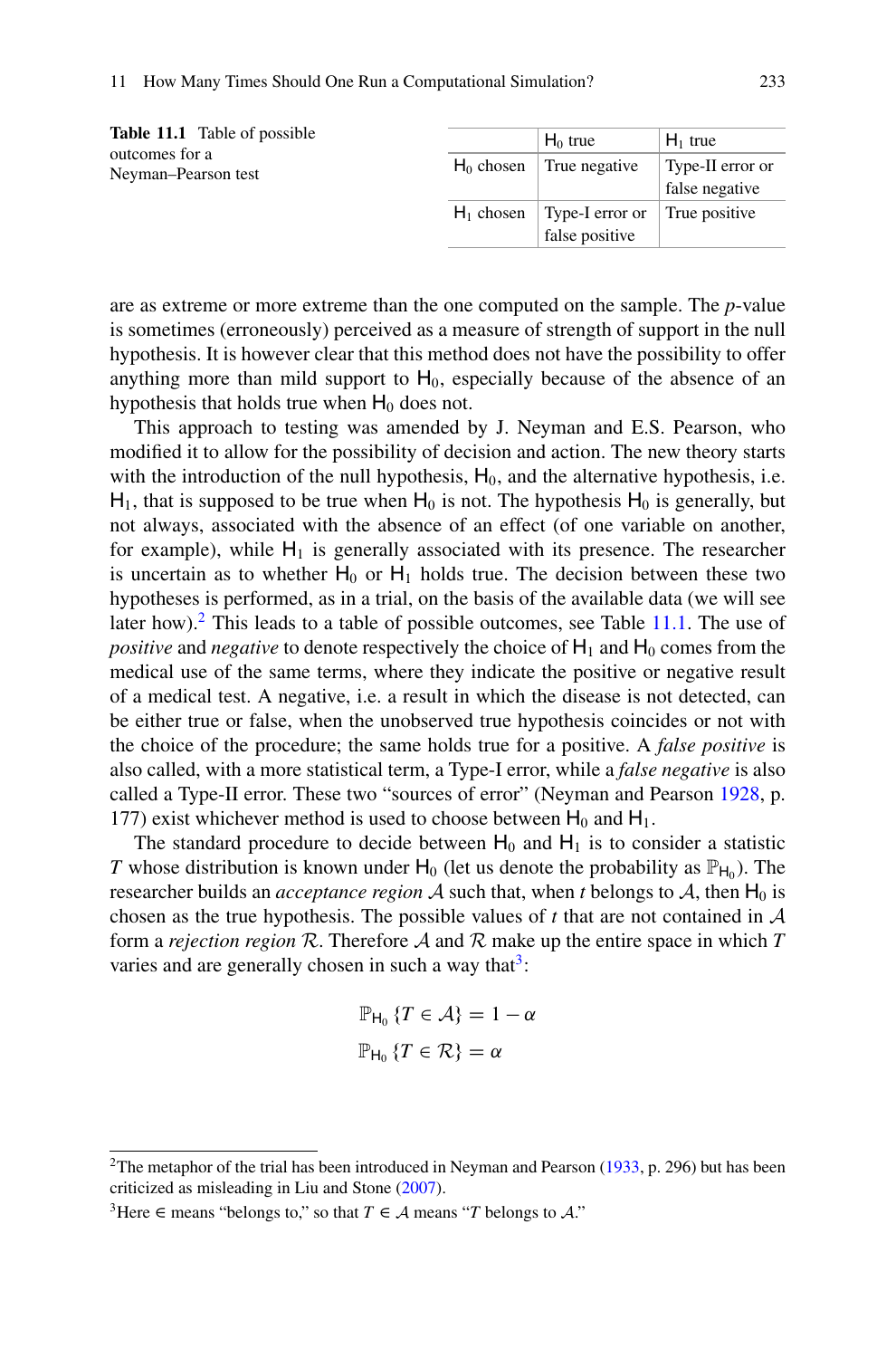where  $\alpha \in [0, 1]$  is called *Type-I error rate*, i.e. the probability of rejecting the null hypothesis when it is true, or *significance level*<sup>4</sup> hypothesis when it is true, or *significance level*. [4](#page-5-0)

Suppose now that the alternative hypothesis is verified and let  $\mathbb{P}_{H_1}$  be the probability distribution under the alternative hypothesis. If the null hypothesis is associated with the absence of an effect (of a variable on the outcome), the alternative hypothesis implies generally that there is an effect. It is generally the case that this effect can be measured through a quantity *d* called *effect size*, [5](#page-5-1) that enters the formulation of  $\mathbb{P}_{H_1}$ . If we suppose that the alternative hypothesis is true, the probability that *T* belongs to *A* or to  $\mathcal R$  is:

$$
\mathbb{P}_{\mathsf{H}_1} \{ T \in \mathcal{A} \} = \beta \left( d \right)
$$

$$
\mathbb{P}_{\mathsf{H}_1} \{ T \in \mathcal{R} \} = 1 - \beta \left( d \right)
$$

where  $\beta$ , belonging to [0, 1], is the *Type-II error rate*, i.e. the probability of accepting the null hypothesis when it is false. Note that  $\beta$  depends on the effect size d. The quantity  $1 - \beta$ , especially when seen as a function of the effect size *d*, is called (statistical) power of the test and measures the probability that the test correctly *(statistical) power* of the test and measures the probability that the test correctly identifies the presence of an effect when there is one.

In a hypothetical simulation, for example, one may want to study how decision making makes employee motivation more effective under conditions of more or less organized corporate structures (Herath et al. [2017\)](#page-21-12). The null hypothesis may be that the average motivation does not vary under alternative corporate structures, and this can be tested using, say, ANOVA. The Type-I error rate or significance level  $\alpha$ , that is usually set at 5%, can be used to obtain an acceptance region *A*. If the null hypothesis is false, the effect size *d*—i.e. the "strength" of the effect—measures the impact that the different conditions exercise, on average, on the outcome. The probability that the statistic takes a value inside *A* under the alternative hypothesis is  $\beta$  and depends on *d*. If the effect as measured by *d* is small, the alternative hypothesis is near to the null hypothesis, and the probability  $\beta$  that the statistic *T* falls inside  $\mathcal A$ under H<sub>1</sub> is near to the probability  $1 - \alpha$  under H<sub>0</sub>. If *d* increases,  $\beta$  decreases.<br>It is clear that there are several degrees of freedom in the choice of the probability

It is clear that there are several degrees of freedom in the choice of the probability  $\alpha$ , of the statistic *T* for testing  $H_0$ , and of the acceptance region *A*. Now, while the test statistic is often suggested by the problem under scrutiny, the probability  $\alpha$  is chosen routinely from a set of possibilities that have been determined by tradition more than by reflection. As to the choice of  $A$  and  $R$ , it is often the case that  $R$ 

<span id="page-5-0"></span><sup>4</sup>We note that Neyman [\(1950,](#page-21-13) p. 259) used the term "accept" where most modern treatments propose to use "fail to reject" or "do not reject." The original choice of the author is in line with his idea of testing as leading to decision, while the modern use appears to be incorrectly borrowed from Fisher's approach (Fisher [1955,](#page-20-10) p. 73). However Pearson was more cautious (Pearson [1955,](#page-21-14) p. 206) and this even suggested to some authors the idea that he had rejected the approach pioneered with Neyman (Mayo [1992\)](#page-21-15).

<span id="page-5-1"></span><sup>5</sup>More generally, the effect size *d* measures the distance of the true distribution from the distribution under the null hypothesis, and is generally a function of the parameters.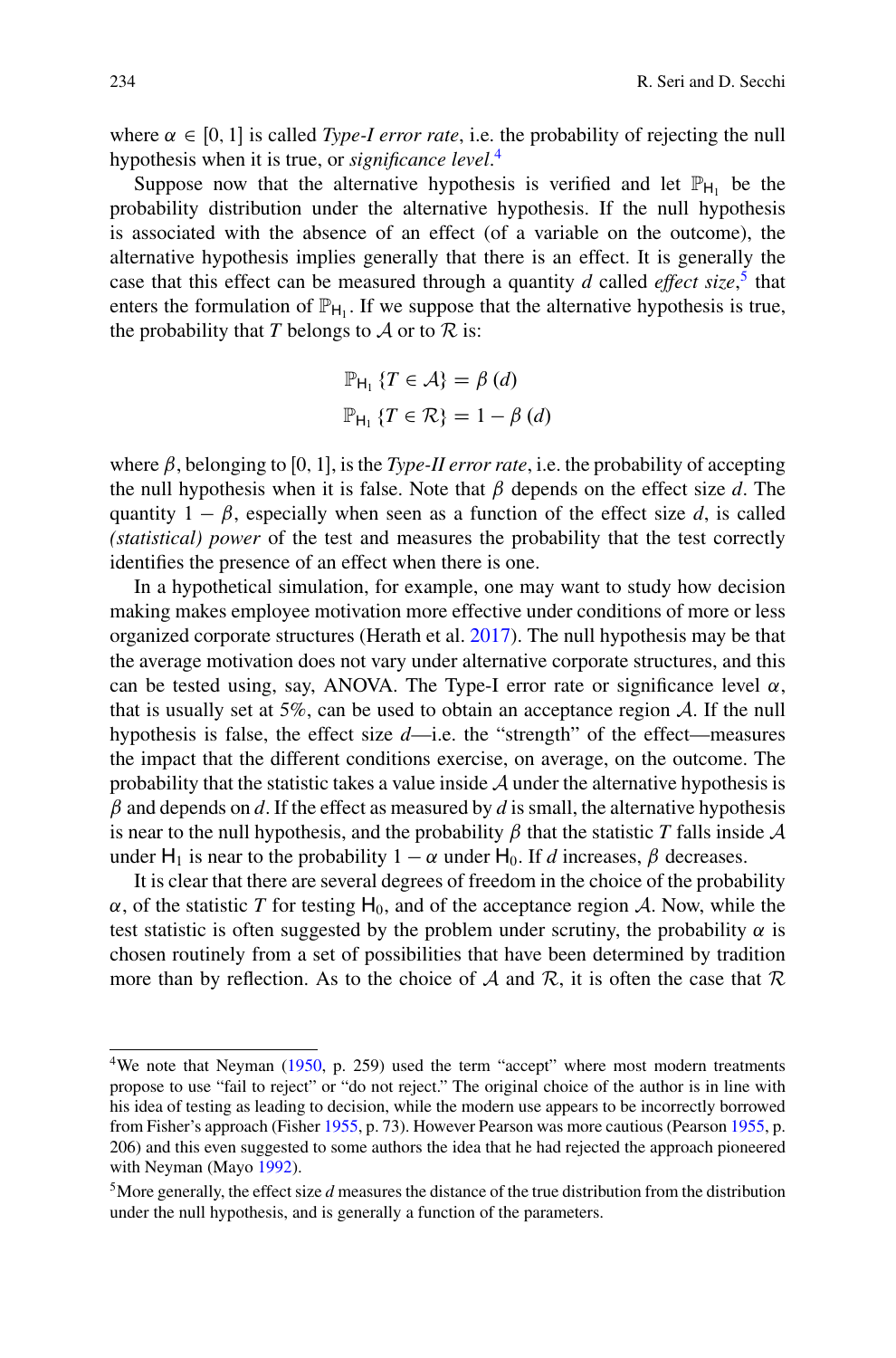contains the most extreme values of *T*, i.e. the tails of its distribution. Most users of statistics stop here, and perform a test verifying whether *t* belongs to  $R$  or to  $A$ and, as a consequence, respectively reject  $H_0$  or fail to reject it, as part of a ritual (Gigerenzer [2004\)](#page-20-11). In this situation, an alternative way of reaching the same result is to compare the *p*-value, whenever defined, to a fixed threshold  $\alpha$ : if the *p*-value is smaller than  $\alpha$ , we reject  $H_0$ , otherwise we fail to reject it.

It is interesting to review the relations among the quantities seen until now. We saw before that the effect size *d* has an impact on  $\beta$ . Since *d* is a measure of how easy it is to discriminate between H<sub>0</sub> and H<sub>1</sub>, it is generally the case that power,  $1 - \beta$ ,<br>increases with d when  $\alpha$  is fixed <sup>6</sup> Another factor affecting  $\alpha$  and  $\beta$  is the sample increases with *d* when  $\alpha$  is fixed.<sup>6</sup> Another factor affecting  $\alpha$  and  $\beta$  is the sample size *N*. In this case too,  $1-\beta$  generally increases with *N*, when  $\alpha$  is fixed. At last, the formulas  $\mathbb{P}_{1}$ ,  $\{T \in \Lambda\} = 1 - \alpha$  and  $\mathbb{P}_{1}$ ,  $\{T \in \Lambda\} = \beta$  show that there is a trade-off formulas  $\mathbb{P}_{H_0} \{ T \in \mathcal{A} \} = 1 - \alpha$  and  $\mathbb{P}_{H_1} \{ T \in \mathcal{A} \} = \beta$  show that there is a trade-off between  $\alpha$  and  $\beta$ . Indeed, when A gets larger  $\alpha$  decreases while  $\beta$  increases, and between  $\alpha$  and  $\beta$ . Indeed, when A gets larger,  $\alpha$  decreases while  $\beta$  increases, and vice versa. This explains why, when  $N$  and  $d$  are fixed, it is not possible to reduce  $\alpha$ without consequences on the Type-II error rate  $\beta$ .

This is the reason why one cannot make  $\alpha$  as small as possible, that is because this inflates  $\beta$ . This fact suggests that good results could be achieved by balancing the two error rates. This was indeed proposed by Neyman and Pearson in 1933, $\frac{8}{3}$  and has been revived several times since then. A more recent attempt in this direction is the *compromise power analysis* of Erdfelder [\(1984\)](#page-20-12). However, the most common approach is to consider the two sources of error differently.

A first approach completely disregards  $\beta$ : a value for  $\alpha$  is rigorously fixed (often as  $\alpha = 0.05$ ), and the test checks whether *t* belongs to *A* or not using a sample whose size N has been selected without reference to  $\beta$ . This approach is the one that most closely resembles the original Fisher paradigm, as the alternative hypothesis has practically no role in it. It is based on the fact that, as N increases,  $\beta$  goes to 0, so that a large sample size guarantees that  $\beta$  will be small enough. A second approach supplements this part of the analysis with the computation of power using a value of *d* estimated on the basis of the data, a procedure called *post hoc power analysis*. Because of the large variability of the estimated effect size, this approach is generally regarded with suspicion by statisticians (Korn [1990;](#page-21-16) Hoenig and Heisey [2001\)](#page-21-17). In the third approach, the researcher fixes  $\alpha$  and  $\beta$ , hypothesizes a value of d, and chooses *A* and *N* so that both  $\mathbb{P}_{H_0} \{T \in \mathcal{A}\} = 1 - \alpha$  and  $\mathbb{P}_{H_1} \{T \in \mathcal{A}\} = \beta$  (*d*) hold true. This procedure, called *a priori power analysis*, guarantees that if *d* is hold true. This procedure, called *a priori power analysis*, guarantees that, if *d* is correctly guessed, the desired values of  $\alpha$  and  $\beta$  will be achieved.

<span id="page-6-0"></span><sup>6</sup>This also explains why in some cases it is possible to increase the power of a test by designing an experiment in which it is expected that the effect size *d*, if not null, is large. As an example, in ABM this could be done by setting some of the quantities entering the model to their extreme values.

<span id="page-6-1"></span><sup>&</sup>lt;sup>7</sup>See also van der Vaart [\(2000,](#page-22-4) p. 213) or Choirat and Seri [\(2012,](#page-20-13) Proposition 7, p. 285).

<span id="page-6-2"></span><sup>8</sup>The authors say: "The use of these statistical tools in any given case, in determining just how the balance should be struck, must be left to the investigator" (Neyman and Pearson [1933,](#page-21-10) p. 296).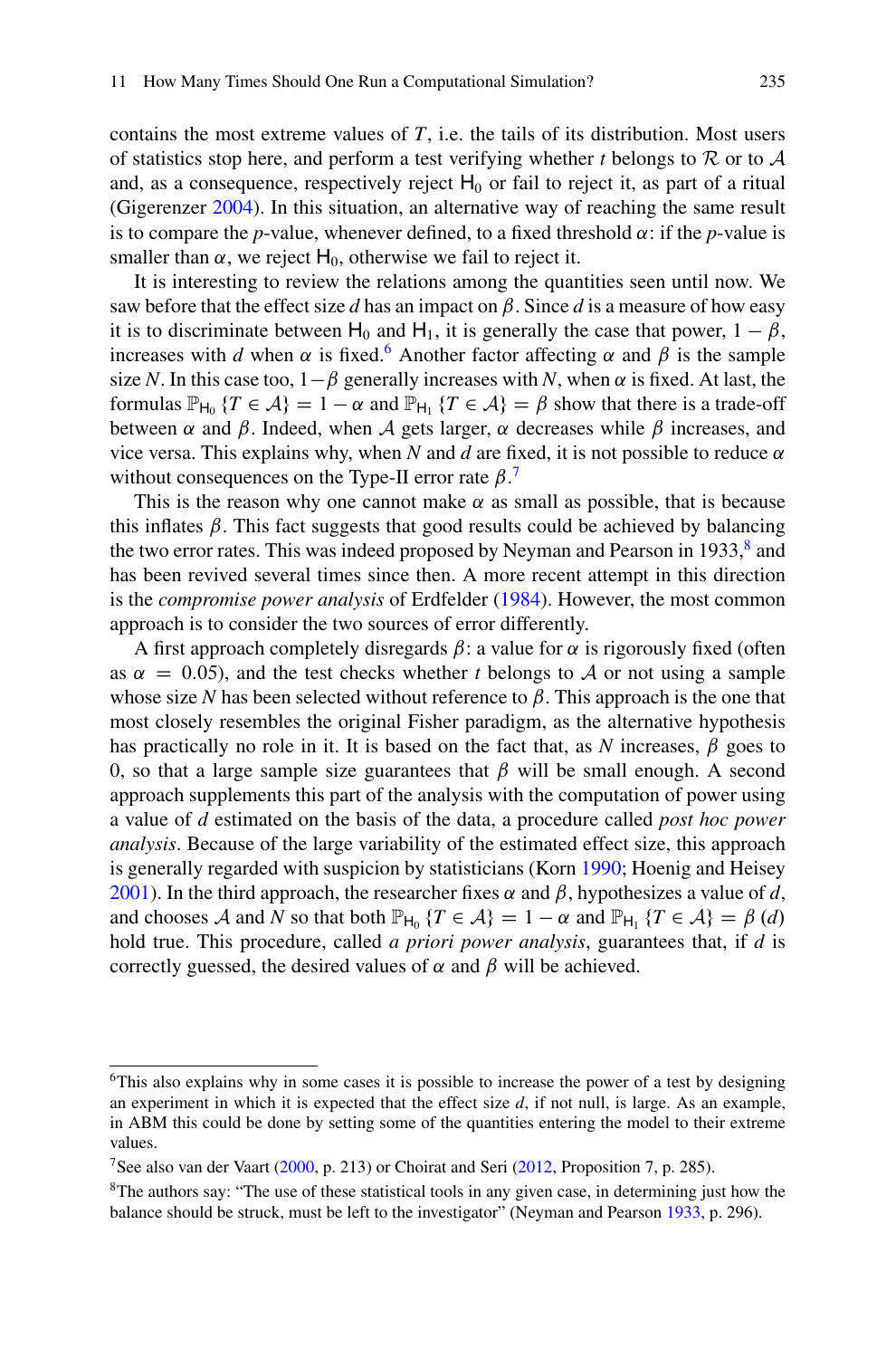It is important to recall that the Neyman–Pearson theory of testing is essentially designed to provide the researcher with a decision rule guaranteeing, in the long run, a specified error probability under the null hypothesis. The decision rule equating the rejection of  $H_0$  with the occurrence of a value of t inside A makes sure that when a large number of tests are performed, the null hypothesis is incorrectly rejected  $100\alpha$  percent of the times, but does not guarantee a good performance in the case of the single test. Otherwise stated, in the Neyman–Pearson approach a controlled long-run performance is obtained if the researcher chooses  $\alpha$  and  $\beta$  and decides on the basis of the fact that  $t$  belongs to  $A$  or not (or, equivalently, on the basis of the fact that the *p*-value is larger than  $\alpha$  or not). In general, it is also expected that the researcher sets a value of  $\beta$  and chooses, on the basis of experience or pilot runs, a value of *d*, and computes *N* on the basis of these values.

However, this is not the way in which tests are generally performed in practice. Indeed, it is customary that the researcher computes the test statistic *t* and the *p*-value and uses the latter as a measure of the support in the null hypothesis. For example, it is quite common that a *p*-value just under 5% is treated differently than a *p*-value under 1%, the latter providing a stronger evidential value against the null hypothesis. This is so widespread that some researchers do not report the *p*-value but only  $p <$ 1% or  $p < 5\%$ . From the point of view of the Neyman–Pearson theory of testing this is nonsensical. However this has entered common practice and has evolved into an approach of its own, different from the Fisher and the Neyman–Pearson approaches, yet gathering aspects of both, and called *Null-Hypothesis Significance Testing* (NHST). This approach takes from the Fisher approach the emphasis on the *p*-value and its disregard for power; from the Neyman–Pearson theory, the approach emphasizes the threshold values of  $\alpha$ .

In this chapter, we follow more closely the original Neyman–Pearson theory than the NHST. The elements of this approach are the two probabilities of error  $\alpha$  and  $\beta$ , a measure of the effect under scrutiny or of the distance between the alternative and the null hypothesis *d*, and the sample size *N*. These quantities are linked by some equations. We will see below that determining a value *N* amounts at choosing some values for the quantities  $\alpha$ ,  $\beta$  and  $d$ , whose interpretation is generally simpler than the one of *N*.

### **11.4 The Use of Power in Practice: Two Examples**

In order to show how power analysis can help to determine the number of runs in a simulation, we decided to select a model and to proceed with some calculations. The simulation we selected for this computational exercise is an agent-based model that was developed by Fioretti and Lomi [\(2008,](#page-20-14) [2010\)](#page-20-15) on the basis of the famous "garbage can" model (Cohen et al. [1972\)](#page-20-16), hereby GCM.

There are several reasons that led to the selection of this ABM. One of the obvious reasons is that it describes a very well-known model that informed the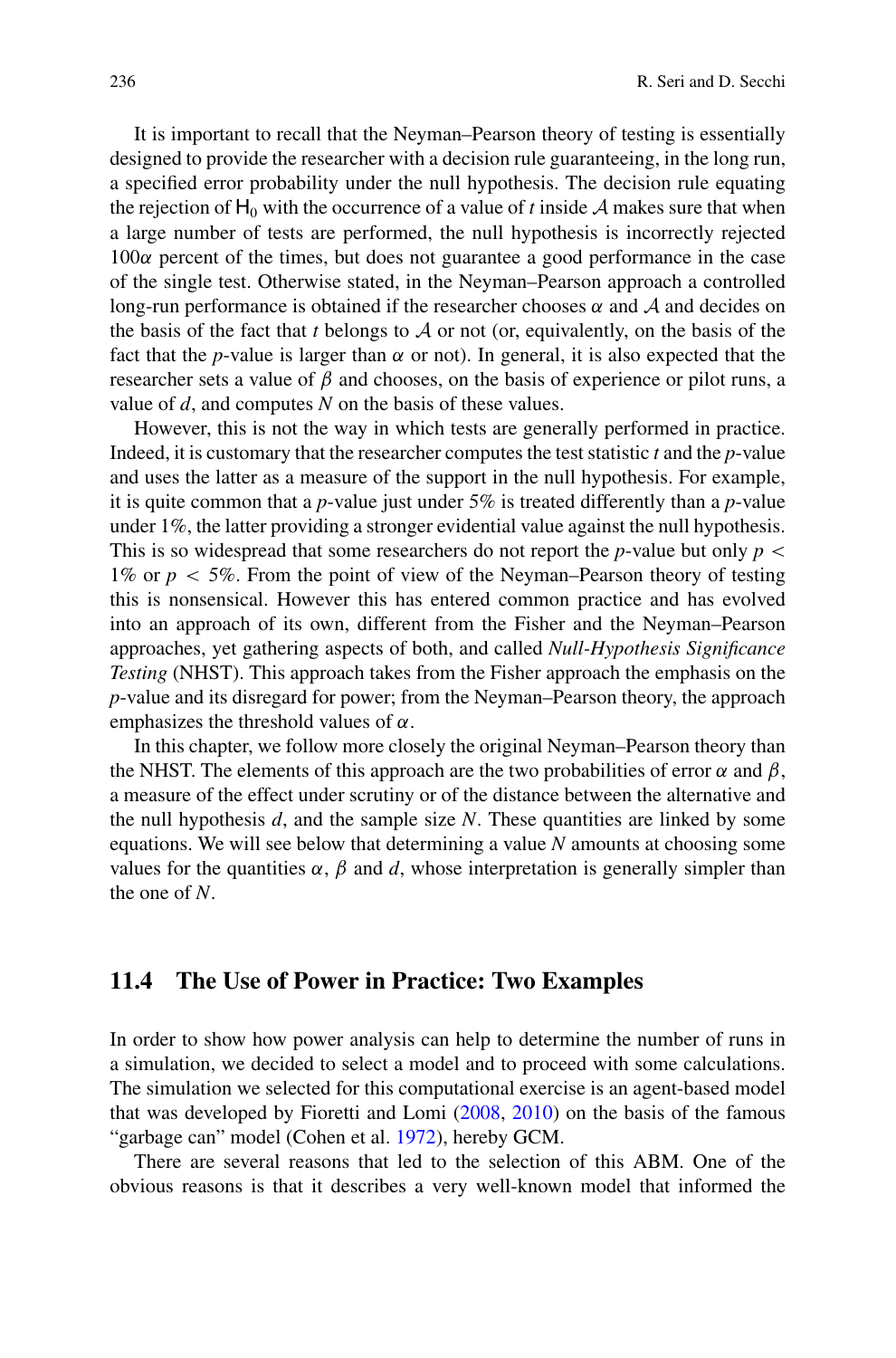decision making literature and had an extremely significant impact.<sup>[9](#page-8-0)</sup> As a result of this, the basic assumptions of the model should be easy to understand for most scholars. Moreover, the agent-based implementation by Fioretti and Lomi attracted some attention because it does not support all the conclusions of the original model. Another reason—and this is not a secondary reason—is that authors made the code available so that anyone interested could download and run the simulation in NetLogo, an ABM software (Wilensky [1999\)](#page-22-5). Finally, the work of Cohen, March, and Olsen is very much in line with the legacy of Simon [\(1976,](#page-22-6) [1978,](#page-22-7) [1997\)](#page-22-8), thus consistent with the introduction to this handbook (Edmonds and Meyer [2017\)](#page-20-17).

The two examples that follow are both hands-on cases that should inform readers on how to determine the number of runs in an agent-based simulation.<sup>[10](#page-8-1)</sup> In Example 1, the model runs a limited number of times so that insufficient power leads to the risk of not rejecting hypotheses that should be rejected. In Example 2, the model is run a very high number of times to produce over-powered results, reducing to a minimum the likelihood not to make any effect statistically significant.

### *11.4.1 Short Description of the Model*

The "garbage can" is a model of decision making in organizations (Cohen et al. [1972\)](#page-20-16). There are four types of agents: (a) problems, (b) opportunities, (c) solutions, and (d) participants. The overall goal of the model is to determine whether a formal (hierarchic) organizational structure provides the institutional backbone for problem solving that is better than an informal (anarchic) organizational structure or not. In the first case, the four types of agents interact following a specified sequence while in the other they interact at random.

The aim of the model is to match the four elements mentioned above to study the most effective way for an organization to make decisions. Originally, the model was designed to understand whether opportunities become more available to decision makers when organizations relax hierarchical and structural ties. This is what the ABM simulation attempts to study as well. Figure [11.1](#page-9-0) shows a screenshot of the model interface; each agent has a different shape and they move on the black environment.

There are two ways in which participants make decisions in the organization. One type of decision is called *by resolution* and it happens when problems are solved once participants match opportunities to the right solutions (Cohen et al. [1972\)](#page-20-16). This happens graphically when the right combination of the four agents are on the same position at the same time (i.e., they overlap, see Fig. [11.1\)](#page-9-0). Another type is

<span id="page-8-0"></span><sup>&</sup>lt;sup>9</sup>The number of citations of the original paper (Cohen et al. [1972\)](#page-20-16) in Google Scholar amounts at 9196 and those from Thomson's Web of Science are 1864.

<span id="page-8-1"></span><sup>&</sup>lt;sup>10</sup>Even though we use this method for ABM, it may reveal to be useful for any simulation with emergent properties derived from a relevant stochastic component.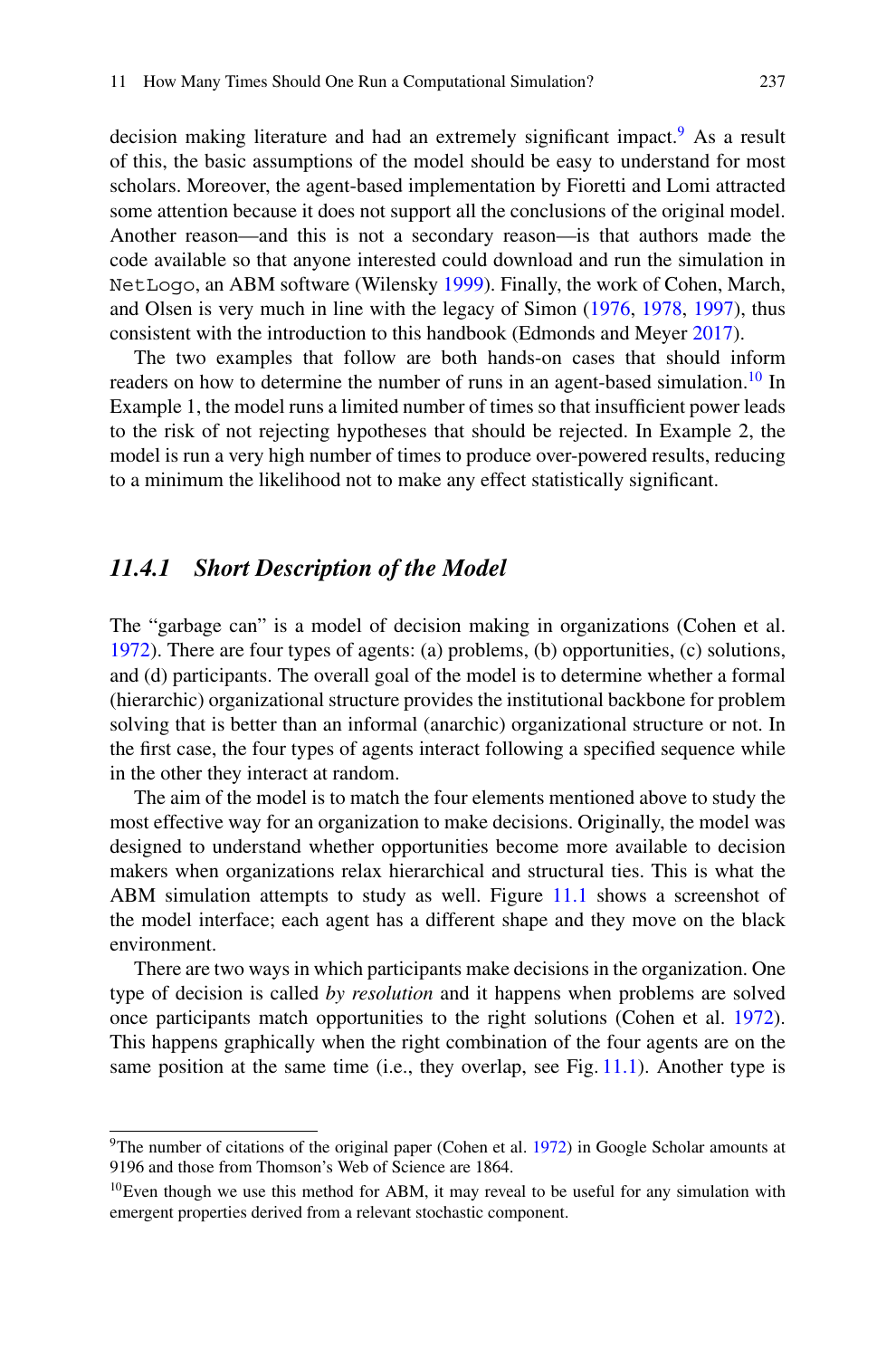

**Fig. 11.1** NetLogo screenshot for the "Garbage Can" model by Fioretti and Lomi [\(2010\)](#page-20-15)

<span id="page-9-0"></span>when decisions are made *by oversight* and it is when solutions and opportunities are available to participants but no problems are actually solved (Cohen et al. [1972\)](#page-20-16). Not all problems are solved automatically, just by having opportunities, participants, and solutions available. In fact, all problems have difficulty levels, participants have abilities, and solutions have a certain degree of efficiency. The problem is solved if the match of the participant with an opportunity and a solution is greater than the difficulty of the problem (Fioretti and Lomi [2010\)](#page-20-15).

In the agent-based version of the model, there are three types of structure:

- **Anarchy**. There is no hierarchy so that abilities, efficiencies, and difficulties are randomly distributed among agents.
- **Hierarchy-competence**. The hierarchical structure is such that abilities, efficiencies, and difficulties increase as one moves up the hierarchical ladder.
- **Hierarchy-incompetence**. The hierarchical structure is such that abilities, efficiencies, and difficulties decrease as one moves up the hierarchical ladder.

Finally, the model implements two modes of (not) dealing with problems. One is called *buck passing*, and it happens when one participant has the alternative of passing the decision on a problem to another participant. The other mode is *postpone*, and it refers to problems that are kept on hold by participants and eventually solved at an unspecified future time.

For the purpose of this chapter, we calculate the ratio of decisions made by resolution on those made by oversight in the three cases of anarchy, hierarchy with competence, and hierarchy with incompetence.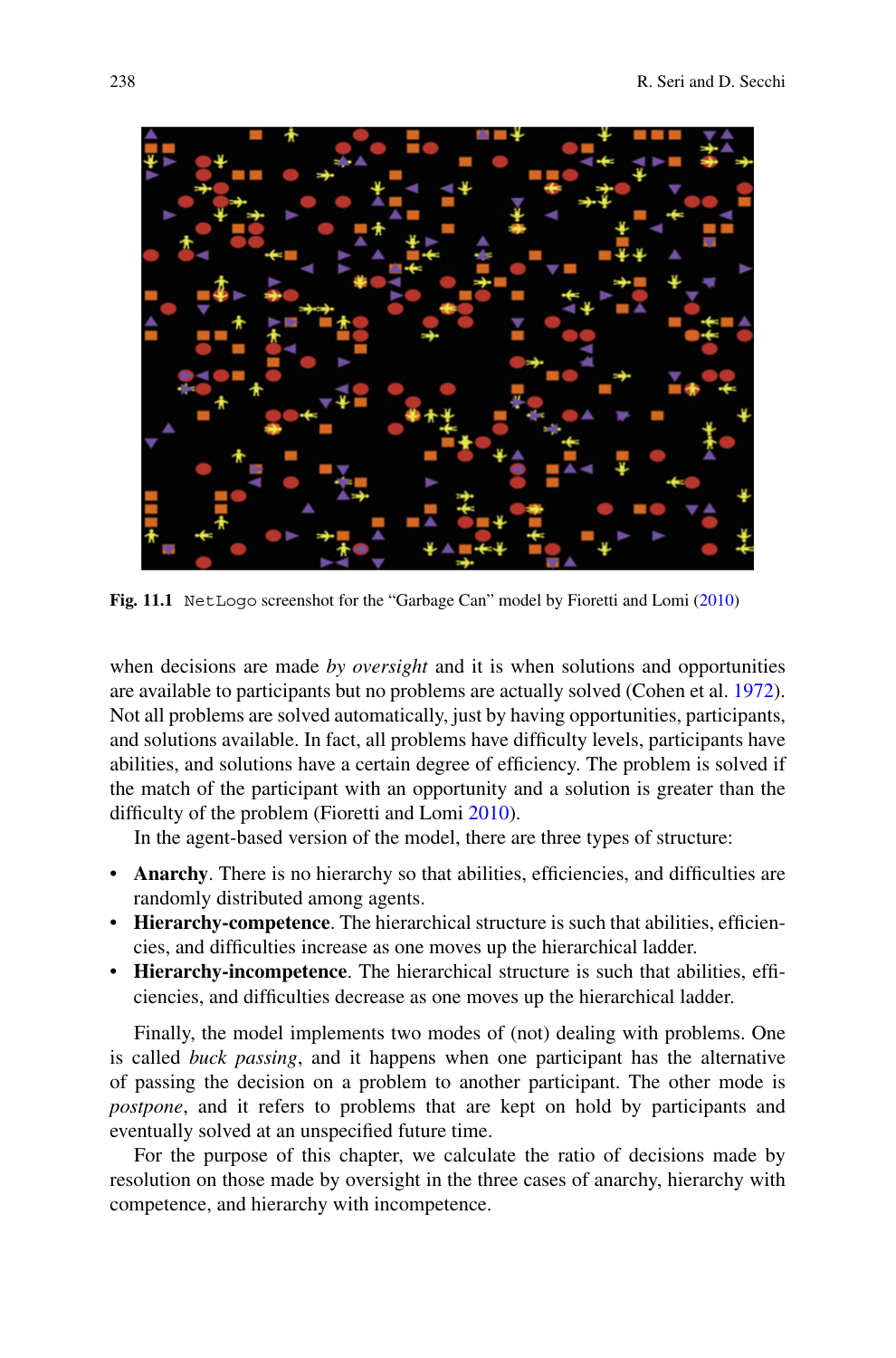### *11.4.2 Example 1*

We performed a simulation for the ABM version of the GCM (Fioretti and Lomi  $2010$ ), using the second version of the two models uploaded on the NetLogo community platform. The model has three overall conditions—anarchy, hierarchycompetence, and hierarchy-incompetence—and each of these has four parameter configurations, with *buck passing* [true, false], and *postpone* [true, false]. We decided to test a simple case, setting both parameters to *false*. This gives a design of 3 configurations of parameters (CoP). Each run had 5000 steps as per the original simulation (Fioretti and Lomi [2010\)](#page-20-15).

Power analysis should be performed before obtaining data from the model to choose how many times a simulation should be run. To do that, there are a few elements to determine. First of all, the researcher should choose a certain number *G* of configurations of parameters (also called groups). Then, considering the nature of the model or previous simulations one should guess a value of the effect size *d* that, in the case of ANOVA, is identified by the letter *f* (Cohen [1988;](#page-20-0) Liu [2014\)](#page-21-3). At last, one should choose a level for  $\alpha$  and a corresponding goal for the level of power i.e.  $1 - \beta$ —to be achieved. Although the power threshold of  $1 - \beta$  for empirical research is set at 0.80, some (Secchi and Seri 2014, 2017) argue that it can be set research is set at 0:80, some (Secchi and Seri [2014,](#page-22-9) [2017\)](#page-22-10) argue that it can be set at 0:95 for simulations, because the control exerted on variables and parameters is much higher than that usually in place in empirical research. Consistently with this, also the threshold for  $\alpha$  can be set at the more stringent level of 0.01 (Secchi and Seri [2017\)](#page-22-10).<sup>[11](#page-10-0)</sup>

As explained above, the dependent variable is the ratio  $r<sub>m</sub>$  of decisions by resolution in relation to those made by oversight. The differences in its average value across the three CoP can be easily explored by performing a one-way ANOVA with the null hypothesis that the expected value is the same across conditions. We set some notation. If *G* denotes the number of groups/CoP and *n* the number of observations per CoP, the sample size *N* turns out to be  $N = n \cdot G$ .

<span id="page-10-0"></span><sup>&</sup>lt;sup>11</sup>In an interesting exchange with Bruce Edmonds, we came to realize that this approach might raise some important issues. One of the concerns is that thresholds do not usually adjust because the experiment is so well planned that results come out to be extremely clear; that is to say that good experimental work still accepts or rejects hypotheses at the level  $\alpha < 0.05$  with  $1 - \beta \approx 0.80$ . This implies that adjustments of these levels for simulation work appears to be arbitrary. Our position on this critique is that thresholds actually change as it happens in some medical studies, where  $1 - \beta$ raises to 0:90 (Lakatos [2005\)](#page-21-18), or when we listen to the calls *not* to interpret the traditional choices of  $\alpha$  levels as absolute from either social scientists (Gigerenzer [2004\)](#page-20-11) or statisticians (Wasserstein and Lazar [2016\)](#page-22-11). While a complete review of the reasons leading to the traditional choices of  $\alpha$  and  $\beta$  is in Secchi and Seri [\(2017\)](#page-22-10), the introduction to testing theory above should have made clear that the fathers of this theory thought of  $\alpha$  and  $\beta$  as quantities to be chosen according to the problem at hand. This justifies our proposals as long as we cannot compare artificial computational experiment to real-life experiments because of different variability of observations, observer's control and role, and the usual difficulty of increasing sample size for empirical experiments.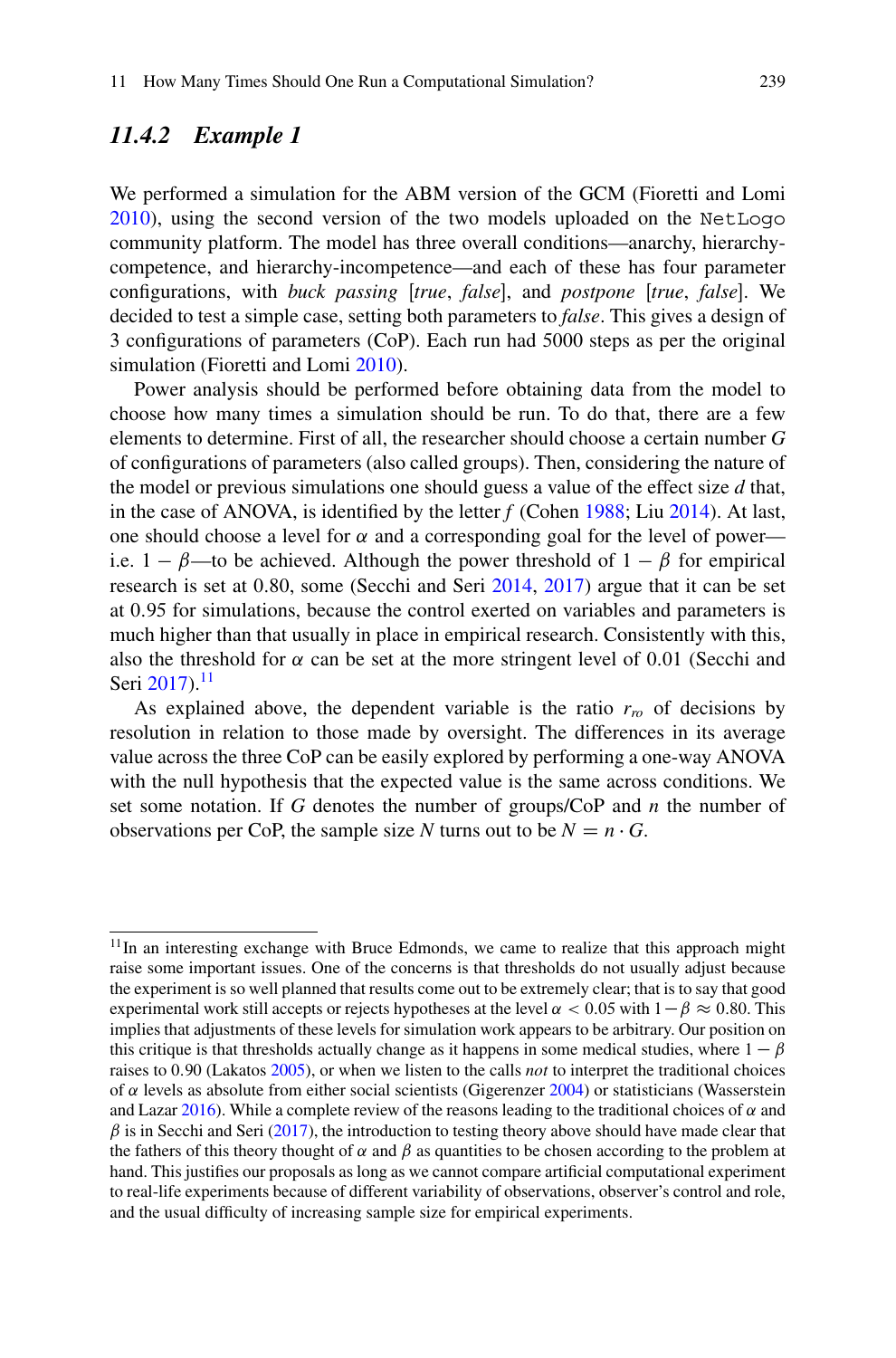#### **11.4.2.1 Identifying the Appropriate Effect Size**

We are left with the problem of guessing a value for the effect size. In the following we propose some reasonings concerning the choice. For this purpose, we need some basic notation. For ANOVA, the effect size *f* is to be calculated as  $f = \frac{\sigma_m}{\sigma}$  (Cohen 1992) where  $\sigma_m$  is the standard deviation of the group means and  $\sigma$  is the within-[1992\)](#page-20-18), where  $\sigma_m$  is the standard deviation of the group means and  $\sigma$  is the withinpopulation (or pooled) standard deviation. The same quantity can be expressed using sums of squares. Let the subscript *i*, ranging from 1 to  $G$ , indicate the *j*th group/CoP. Let *n* be the number of observations in each group/CoP and let *i*, ranging from 1 to *n*, denote the *i*-th observation. Therefore,  $x_{ii}$  is the *i*-th observation in the *j*-th group. Moreover, we consider the sample means  $\bar{x}_j = \frac{1}{n} \sum_{i=1}^n x_{ij}$  and  $\bar{x}_j = 1$   $\sum_{i=1}^n X_{ij}$  and  $\bar{x} = \frac{1}{nG} \sum_{i=1}^{n} \sum_{j=1}^{G} x_{ij}$ , where the latter is the grand mean of all the observations.<br>Now the variation of the observations between configurations (or groups) is simply Now, the variation of the observations between configurations (or groups) is simply the square root of the Sum of Squares Between (SSB), or  $n \sum_{j=1}^{G} (\bar{x}_j - \bar{x})^2$ , divided by the Sum of Squares Within (SSW) observations, or  $\sum_{j=1}^{G} \sum_{i=1}^{n} (x_{ij} - \bar{x}_j)^2$ .<br>A first possibility is to use "canned" effect sizes (Coben 1988) In this

A first possibility is to use "canned" effect sizes (Cohen [1988\)](#page-20-0). In this case, verbal descriptions of the strength of the effect (e.g., small, medium and large; see below) are mapped onto numerical values, usually based on effect sizes retrieved from a review of the literature. As per the literature on the GCM, we can expect that many decisions are made by oversight and that the number of difficult problems solved increases under anarchy (Fioretti and Lomi [2008,](#page-20-14) [2010;](#page-20-15) Herath et al. [2015\)](#page-20-19). Hence, the "distance" between conditions could be classified as *medium* or *large*, and we can set to an effect size of 0:25 or 0:4 (consistently with Cohen [1992\)](#page-20-18). The computation of the sample size providing the desired level of power can use the formulas in Cohen [\(1988\)](#page-20-0) as implemented in the R package pwr on power analysis (see Champely et al. [2016\)](#page-20-20). For  $f = 0.25$ , this yields the result  $n = 112$  (exactly 111.68). A simpler approximation, proposed in Secchi and Seri  $(2017)$ , yields  $n =$ 109 (exactly 109.47).<sup>12</sup> The latter approach makes the relation between components of power more explicit. For  $f = 0.40$ , R package pwr yields  $n = 45$  (more precisely 44.58) and our formula yields  $n = 43$  (more precisely 43.04).

A second possibility is to guess a value for the effect size by having the simulation run for a pilot study and by calculating the estimated effect size from the results. We will deal below with some problems involved in this approach. For expository purposes, we have decided to run the model for  $n = 10$  runs per condition. Taking the definition of *f* above, the numerator SSB is 0:000813 and the denominator is 0:004341 so that the estimated effect size for these three conditions is 0.43. If we calculate the number of runs reaching a power of  $0.95$  with such a large effect size as  $f = 0.43$ , we obtain  $n = 38$  (more precisely 38.31) using Cohen's formulas and  $n = 37$  (more precisely 36.81) using our approximation.

A third possibility is to use the results of former studies on the same topic. Here, we can use the results of Fioretti and Lomi [\(2010\)](#page-20-15) in the case without buck

<span id="page-11-0"></span> $12$ This formula can be used in R with an ad hoc function taken from one of our previous publications (Secchi and Seri [2017\)](#page-22-10). See the Appendix for the code for both formulas.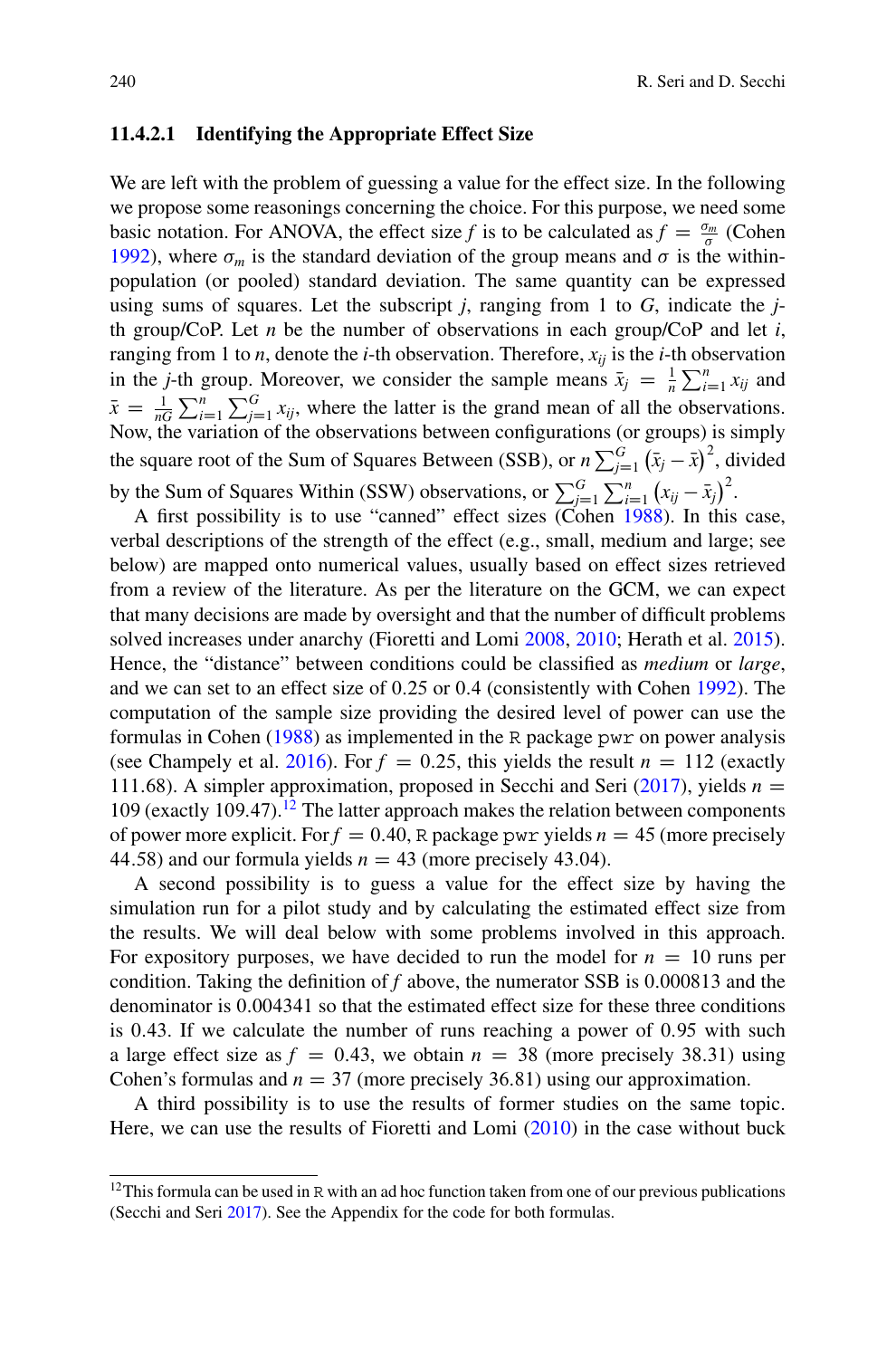passing and postponement. In that source, the authors state that, based on 100 runs, the average number of decisions by resolution (resp., by oversight) is 43:90 (resp., 779:57) under anarchy (group 1), 24:82 (resp., 461:94) under competent hierarchy (group 2) and 7:71 (resp., 192:77) under incompetent hierarchy (group 3). We can approximate the average value of the ratio  $r<sub>m</sub>$  through the ratio of the averages, i.e.  $\bar{x}_1 \simeq 0.0563$ ,  $\bar{x}_2 \simeq 0.0537$  and  $\bar{x}_3 \simeq 0.0400$ . Therefore, we expect the difference between the average value of  $r_m$  in competent hierarchy with respect to anarchy to be around  $\bar{x}_2 - \bar{x}_1 \simeq -0.0026$ , and in incompetent hierarchy with respect to anarchy<br>to be around  $\bar{x}_2 - \bar{x}_1 \simeq -0.016$ . These coefficients are remarkably near to the ones to be around  $\bar{x}_3 - \bar{x}_1 \simeq -0.016$ . These coefficients are remarkably near to the ones<br>obtained in the tables below. From the Appendix, we can see that: obtained in the tables below. From the Appendix, we can see that:

$$
f = \sqrt{\frac{\sum_{j=1}^{G} (\bar{x}_j - \bar{x})^2}{\frac{1}{n} \sum_{j=1}^{G} \sum_{i=1}^{n} (x_{ij} - \bar{x}_j)^2}}.
$$

The numbers above allow us to estimate the quantity  $\sum_{j=1}^{G} (\bar{x}_j - \bar{x})^2$  as 0.000153. Instead,  $\frac{1}{n} \sum_{j=1}^{G} \sum_{i=1}^{n} (x_{ij} - \bar{x}_j)^2$ , i.e. SSW divided by *n*, cannot be estimated from<br>Fioretti and Lomi (2010) but we can use the value from our pilot runs with *n* = 10 Fioretti and Lomi [\(2010\)](#page-20-15), but we can use the value from our pilot runs with  $n = 10$ , i.e. 0.004341/10,  $= 0.000434$ . The final result is  $f = 0.594$  that would lead to i.e. 0.004341/10 = 0.000434. The final result is  $f = 0.594$  that would lead to  $n = 21$  (more precisely  $n = 21.07$ ;  $n = 19.60$  with our formula). While one should not give too much credit to these numbers, they suggest that the effect size *f* may be larger than expected.

Another consideration may provide some hints about how to interpret the values provided by the previous three techniques. The standard error associated with estimated effect sizes is generally quite large. Nothing guarantees that the estimated *f* is indeed equal or even near to the true value. A good idea is therefore to investigate what happens choosing a value  $f$  in a neighborhood around the estimate. As an example, if we suppose that *f* is 0.35 or 0.5, our formula yields respectively *n* equal to 56 or 28. We will see below that it is generally better to overshoot the correct sample size than to undershoot it. From this point of view, a possibility is to use the estimated effect size to choose a *smallest effect size of interest* (SESOI, see Lakens [\(2014\)](#page-21-19) for its definition in a different context), i.e. a value of the effect size that is the smallest one for which we want to achieve the desired level of power.<sup>13</sup> This means that for *f* larger than the SESOI we will experience overpower while for *f* smaller we will be in underpower. This asymmetry is justified by the fact that values of the effect size under the SESOI are deemed to be improbable or uninteresting. The SESOI is then used in the computation of the sample size. Whether the researcher chooses to use the SESOI or not, the importance of these sensitivity analyses can hardly be exaggerated, as they shed light on the factors that impact the choice of the sample size.

<span id="page-12-0"></span><sup>&</sup>lt;sup>13</sup>A possibility is to choose, as SESOI, the lower bound of a confidence interval on the effect size with a specified confidence probability, e.g., 0.95 or 0.90.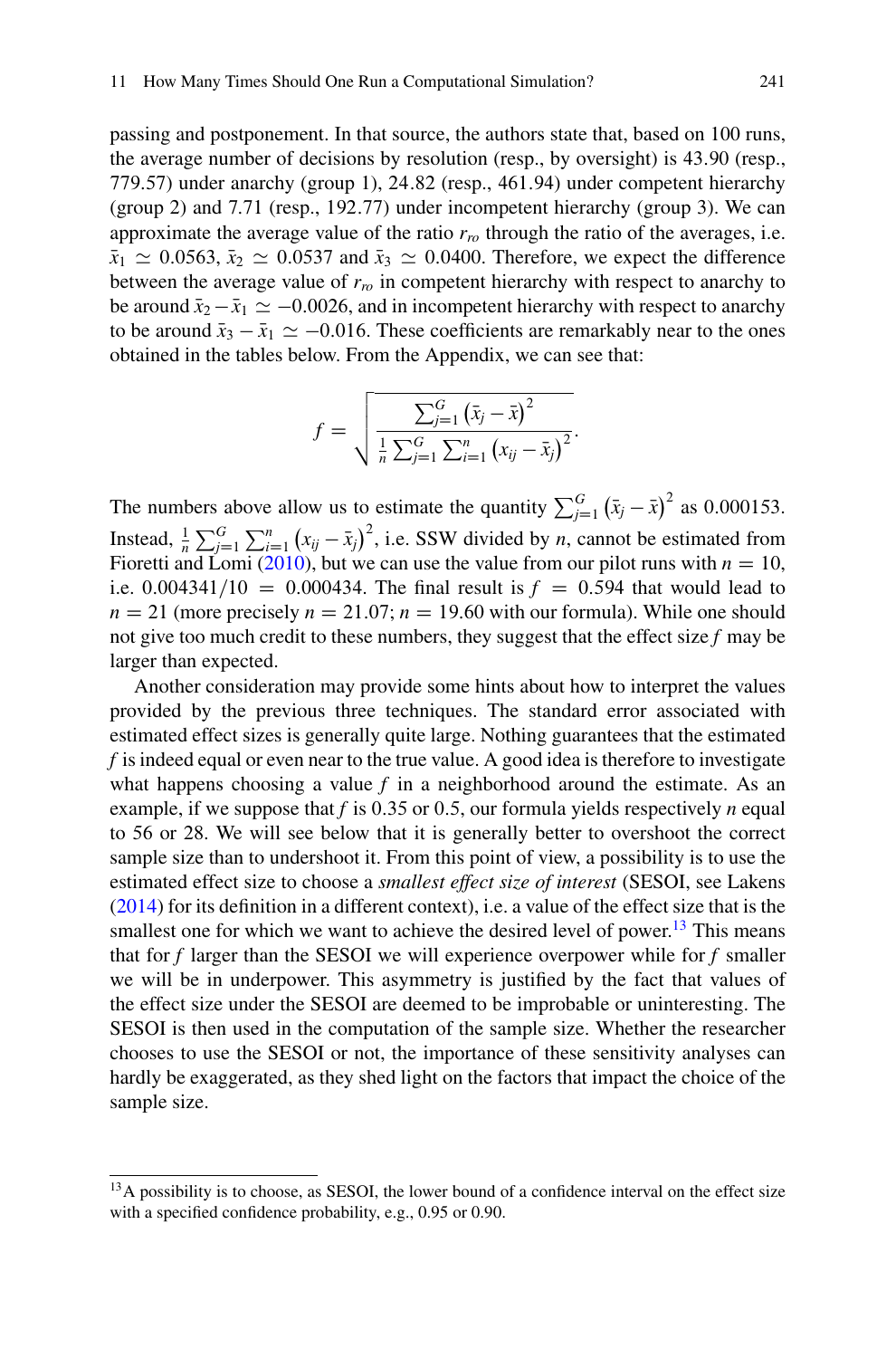<span id="page-13-0"></span>**Table 11.2** OLS Regression Results (DV: decisions by resolution/decisions by oversight)

|                     | Model 5    | Model 40    |
|---------------------|------------|-------------|
| (Intercept)         | $0.052***$ | $0.056***$  |
| St. err.            | (0.006)    | (0.002)     |
| t value             | 8.721      | 29.804      |
| Type: HC/AR         | $-0.005$   | $-0.007**$  |
| St. err.            | (0.009)    | (0.003)     |
| $t$ value           | $-0.542$   | $-2.692$    |
| Type: HI/AR         | $-0.013$   | $-0.012***$ |
| St. err.            | (0.009)    | (0.003)     |
| t value             | $-1.481$   | $-4.637$    |
| $R$ -squared        | 0.157      | 0.156       |
| <i>F</i> -statistic | 1.123      | 10.842      |
| Degrees of freedom  | 2, 12      | 2, 117      |
| $p$ -value          | 0.357      | 0.000       |
| N                   | 15         | 120         |
|                     |            |             |

**Note**. *HC* hierarchy-competence, *HI* hierarchyincompetence, *AR* anarchy Signif. codes: 0 "\*\*\*" 0.001 "\*\*" 0.01 " " 1

On the basis of the previous reasonings, taking into account the expository nature of this example, we decided to take  $n = 40$ , consistently with a value of f around 0:4. In Table [11.2](#page-13-0) we reproduce the estimation results for a model with 5 runs (i.e. Model 5), that is clearly under-powered, and for a model with 40 runs (i.e. Model 40), that is correctly powered under an effect size f equal to 0.40. We expect therefore the second model to provide a test of the effect of parameters on the number of decisions by resolution in comparison to those made by oversight, with the desired levels of  $\alpha$  and  $\beta$ .

#### **11.4.2.2 The Impact of Under-Power on Outcomes**

The previous discussion shows that 5 runs should still be insufficient to provide reliable results. Let us see how. As stated above, we are interested in understanding whether the number of decisions by resolution on those by oversight change (decrease) as we move from anarchy to hierarchy. Hence, we can perform an OLS regression<sup>14</sup> and produce a table with results calculated on 5 and 40 runs, to compare findings from an under-powered to those from an appropriately-powered study. Table [11.2](#page-13-0) shows these comparisons and refers to them as Model 5 for the underpowered and Model 40 for the balanced simulation.

<span id="page-13-1"></span><sup>&</sup>lt;sup>14</sup>See the Appendix for details on how the effect size of the ANOVA and OLS regressions map onto each other.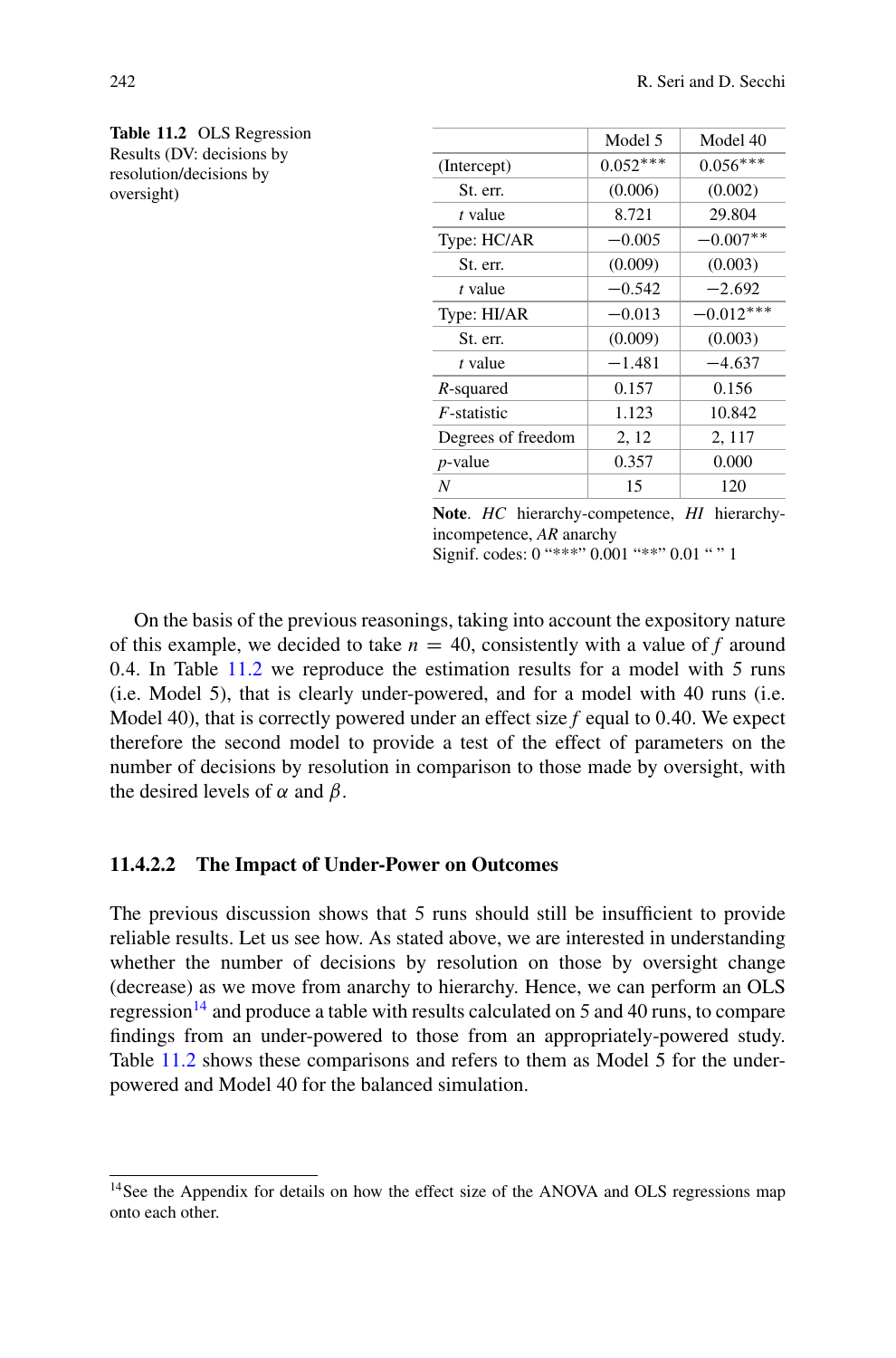From results in Table [11.2](#page-13-0) it is immediately apparent that there are differences between the two models. The under-powered Model 5 is not able to detect some of the effects that are instead captured by the more balanced Model 40. In fact, Model 5 fails to identify the relation between hierarchy with competence (HC) and anarchy (AR) as statistically significant as well as the relation between hierarchy with incompetence (HI) and anarchy (AR). In other words, the null hypothesis was accepted when (probably) false, hence falling into Type-II error. And we know that this is the case because a very similar regression coefficient  $(\beta_{HC/AR} = -0.007,$ <br>St err = 0.003) leads instead to the rejection of the null hypothesis—that the St. err.  $= 0.003$ ) leads instead to the rejection of the null hypothesis—that the corresponding parameter is zero—in Model 40, where it is more reasonable to suppose that power requirements are met. The second coefficient—hierarchy with incompetence on anarchy—is also statistically significant in Model 40 ( $\beta_{\text{HI/AR}}$  =  $= 0.008$ .<br>At last 0.012, St. err. = 0.003) as opposed to Model 5 ( $\beta_{\text{HI/AR}}$  = -0.012, St. err.

At last, note that in Model 5 the *F*-statistic for the joint nullity of both effects does not lead to the rejection of the null hypothesis, thus suggesting that there is no effect overall of the structure on problem solving. The conclusion is at odds with the one from Model 40, that leads to the strong rejection of the same hypothesis.

In short, the impact of some of the conditions fails to be acknowledged in the under-powered study with only 5 runs, leaving important and interesting implications out of the study.

### *11.4.3 Example 2*

We also conduct a second example to illustrate the risks and problems of overpowering the simulation. In this example, we over-power the simulation and calculate results on 500 runs, with the same parameter specifications used in the example above.

Results of the two simulations are explored in Table [11.3,](#page-15-0) where we show the estimation outputs of two OLS regression models. In the table, Model 40 shows results for the correctly-powered simulation while Model 500 refers to the overpowered simulation. The beta coefficients are very close to each other, with a variation that is mostly reflected in the standard errors, that decrease in the case of the over-powered simulation. This leads to a different *t* value so that the respective probability (the *p*-value) becomes closer to zero for Model 500 than for Model 40.

From the perspective of accepting or rejecting results in the regression, there is little or no difference. In fact, most values are well below the threshold for statistically significant results. This points at the fact that, if one is interested in accepting or rejecting hypotheses, there is no particular difference between the two.

However, in another article (Secchi and Seri [2017\)](#page-22-10), we warn modelers of the risks of over-power. There we write that over-power hides some dangers because it might be unnecessarily costly (time consuming, for example), it makes small effects as significant as larger ones, and destroys the balance between the two probabilities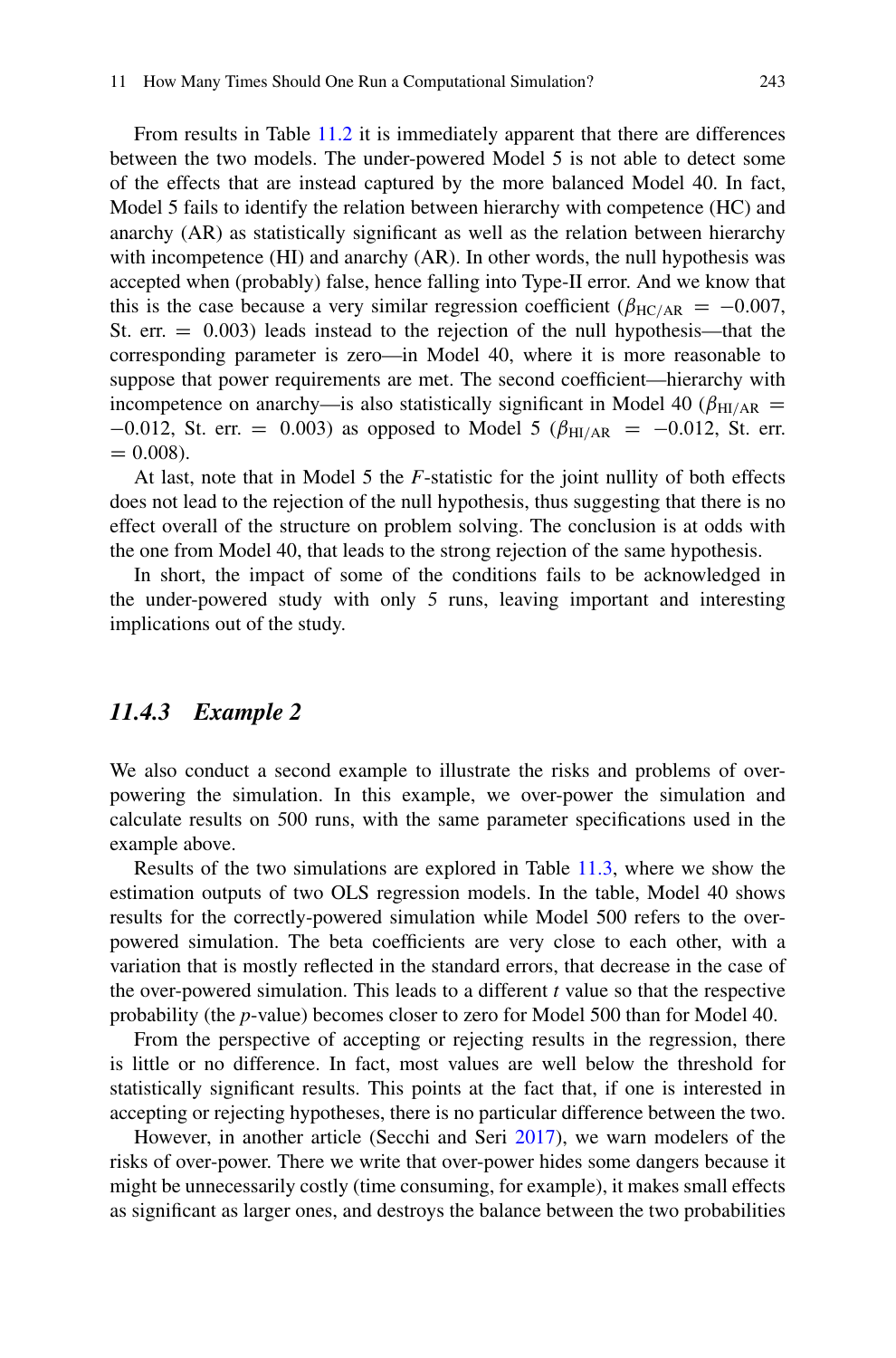<span id="page-15-0"></span>**Table 11.3** OLS Regression Results (DV: decisions by resolution/decisions by oversight)

|                    | Model 40    | Model 500   |
|--------------------|-------------|-------------|
| (Intercept)        | $0.056***$  | $0.055***$  |
| St. err.           | (0.002)     | (0.001)     |
| t value            | 29.804      | 100.12      |
| Type: HC/AR        | $-0.007**$  | $-0.005***$ |
| St. err.           | (0.003)     | (0.001)     |
| t value            | $-2.692$    | $-5.99$     |
| Type: HI/AR        | $-0.012***$ | $-0.015***$ |
| St. err.           | (0.003)     | (0.001)     |
| t value            | $-4.637$    | $-19.18$    |
| $R$ -squared       | 0.156       | 0.205       |
| $F$ -statistic     | 10.842      | 192.497     |
| Degrees of freedom | 2, 117      | 2, 1497     |
| $p$ -value         | 0.000       | 0.000       |
| N                  | 120         | 1500        |
|                    |             |             |

**Note**. *HC* hierarchy-competence, *HI* hierarchyincompetence, *AR* anarchy Signif. codes: 0 "\*\*\*" 0.001 "\*\*" 0.01 " " 1

of error  $\alpha$  and  $\beta$ ,<sup>[15](#page-15-1)</sup>, thus decreasing the overall reliability of the model. However, all things considered, Example 2 shows that, in the case of large effect sizes such as this one, overpower does not bear particularly relevant problems besides accuracy. In fact, the two models present results that are close to each other and only differ in the granularity and reliability of details.

One last remark concerns the value of *f* as estimated from Model 500. In that case, we get  $f = 0.51$ . This confirms that our initial guess (*f* between 0.25 and 0:4) was probably an underestimation, and validates with hindsight our choice of focusing on the upper bound of the interval  $[0.25, 0.40]$ .

### **11.5 Implications and Conclusions**

A few implications can be drawn from the two examples above. The first is that power analysis can guide researchers on establishing the number of times a simulation should run. The most immediate advice to modelers is that using power to compute the number of runs should help avoid under-powered studies. In that

<span id="page-15-1"></span><sup>&</sup>lt;sup>15</sup>Over-power reduces  $\beta$  well below the chosen value of  $\alpha$ . This is a problem because Type-I errors are generally perceived as more serious than Type-II errors, and when  $\beta \ll \alpha$  we expect exactly a higher incidence of serious errors and a lower incidence of less serious ones. That is the reason why, at least in the intentions of Neyman and Pearson,  $\alpha$  and  $\beta$  should have been chosen in a balanced way.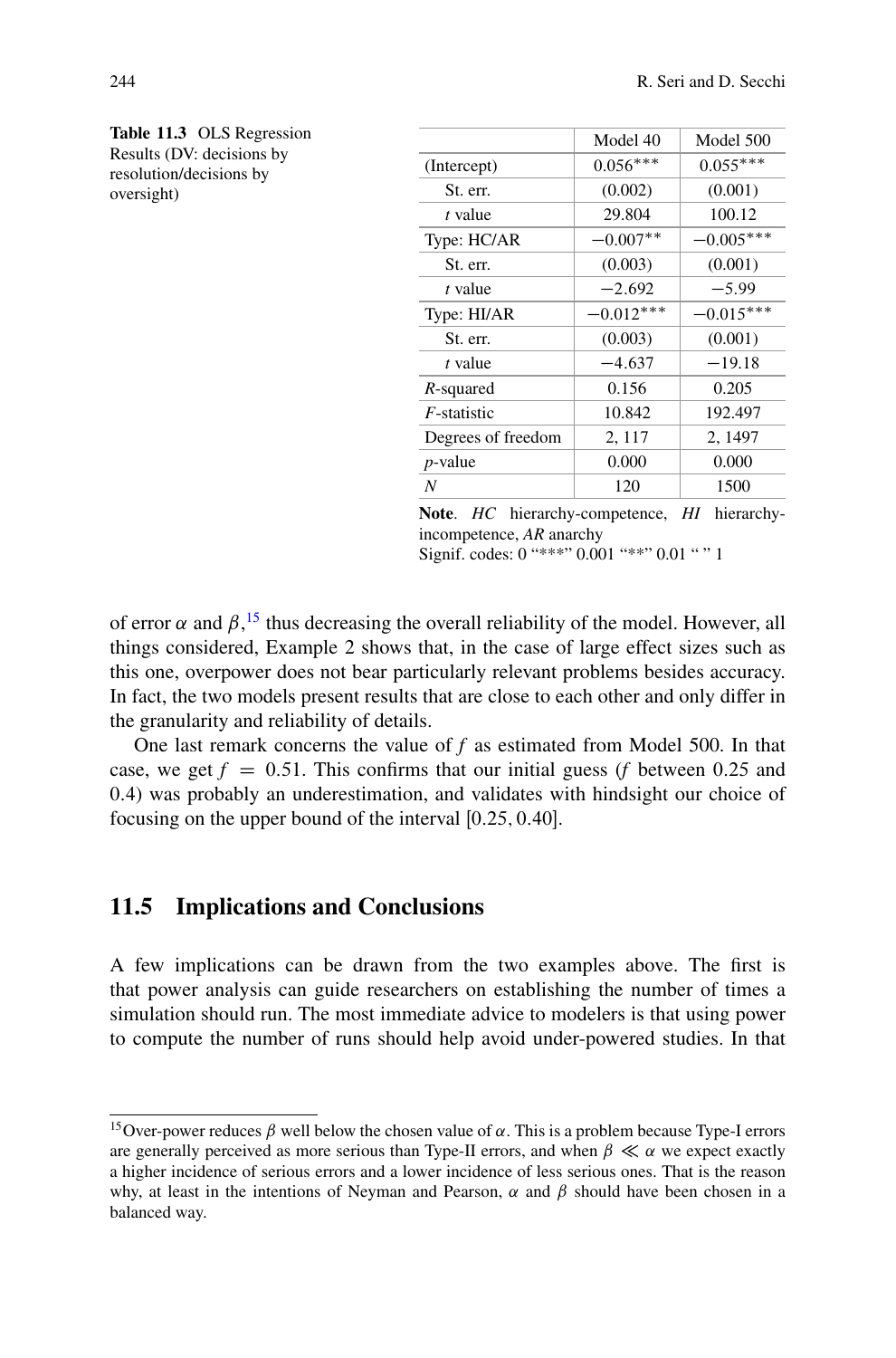case, Example 1 shows that results are unreliable and one might discard effects that are, in fact, relevant to the study. At the same time, Example 2 shows that—for studies with large effect sizes—overpower does not pose too relevant threats to the overall reliability of a study.

In any case, knowing what makes the ABM more likely to produce reliable results is a relevant information for modelers. It seems more so when modelers perform their simulation a limited number of times per configuration of parameters. But also when too many runs are performed, the absence of power calculations may mislead one's judgement on the effects and actual meaning of the simulation. However, the asymmetry of the effects between under- and over-power suggests that power analysis can be used to provide, if not a guess, at least a lower guess on the number of runs (see the concept of SESOI introduced above). The value that is calculated with the aid of statistical power analysis is a number that—if not taken at face value—should inform the choice on the number of runs, and could at least work as a benchmark.

In a review of models published mostly in *Computational and Mathematical Organization Theory* (CMOT) and in the *Journal of Artificial Societies and Social Simulation* (JASSS) between 2010 and 2013 (Secchi and Seri [2017\)](#page-22-10) it was found that most models are under-powered. If a small effect size  $d = 0.1$  is hypothesized, then the average power is  $1 - \beta \approx 0.41$ , while if a medium effect size  $d = 0.3$  is<br>taken then power becomes  $1 - \beta \approx 0.84$  (with  $\alpha = 0.01$ ). In both cases, the review taken, then power becomes  $1 - \beta \approx 0.84$  (with  $\alpha = 0.01$ ). In both cases, the review<br>shows that models are under-powered even by the milder standards of  $1 - \beta = 0.90$ shows that models are under-powered even by the milder standards of  $1 - \beta = 0.90$ <br>suggested in Ritter et al. (2011) suggested in Ritter et al. [\(2011\)](#page-21-0).

### <span id="page-16-0"></span>*11.5.1 Comparing Statistical Power to Other Approaches*

Using power is not the only way in which one can determine the number of runs in an experimental study and, in particular, in an ABM.

As an example, another approach sometimes called *accuracy in parameter estimation* (AIPE) (Maxwell et al. [2008\)](#page-21-20) has been proposed. In this approach, first the researcher identifies a quantity of interest (a coefficient in a regression, a correlation, etc.) and chooses the desired width of a confidence interval around this value. Then, the researcher selects the sample size that allows one to reach this objective. The technique is already established, under different names, in medicine (Bland [2009\)](#page-20-21), engineering (Hahn and Meeker [2011,](#page-20-22) Sect. 8.3), and psychology (Maxwell et al. [2008\)](#page-21-20). A similar approach, putting together AIPE and power analysis, has also been proposed in the context of simulation models in Ritter et al. [\(2011\)](#page-21-0).

However, we think that, in order to become a feasible option for ABM, this method should overcome some difficulties. First, AIPE may be surely of interest whenever the objective of the analysis is to obtain a precise enough measure of the effect of a treatment (see above for references). However, most ABM studies are not framed in this way (see the distinction between KISS and KIDS above).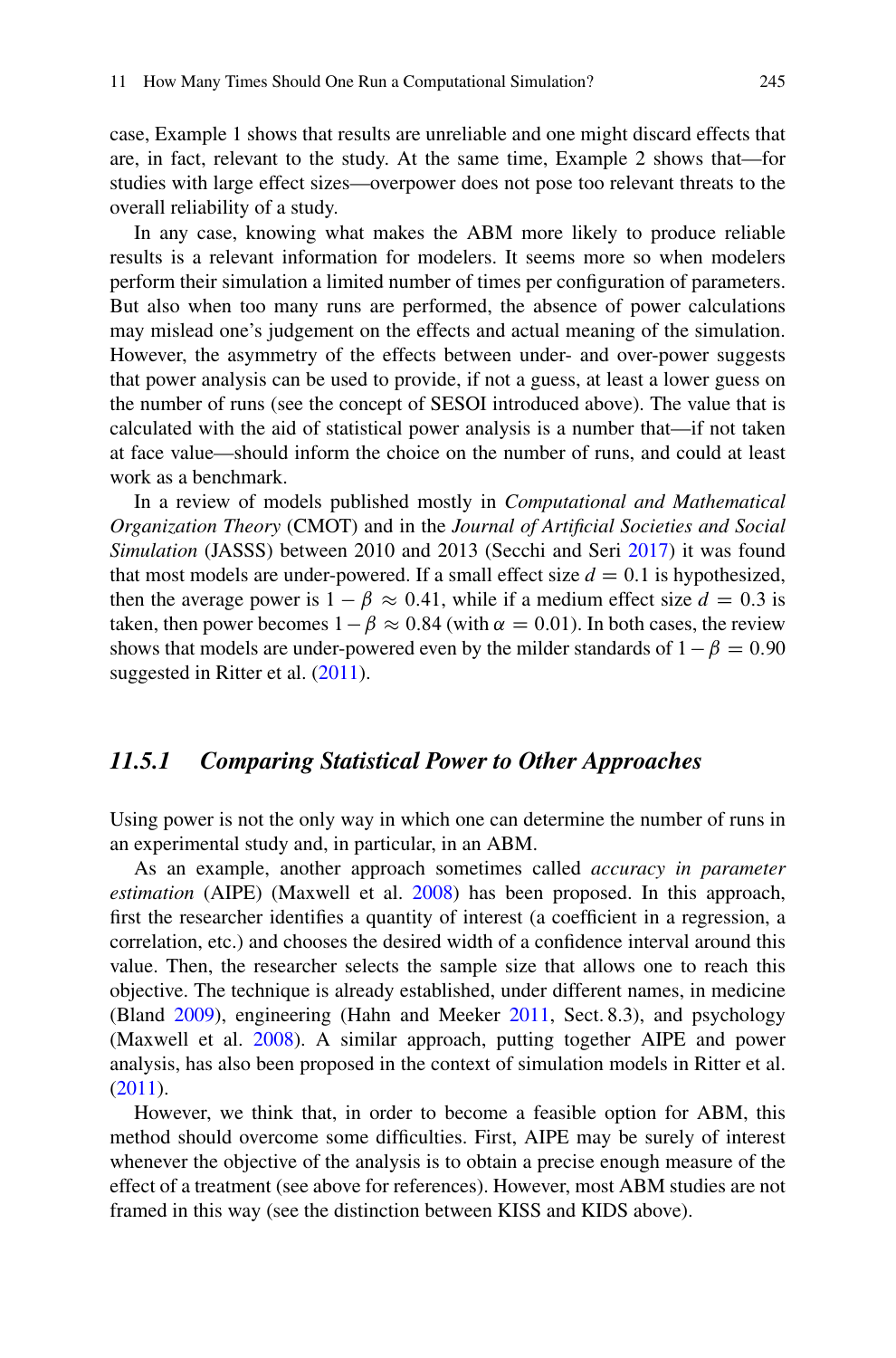The reason is that ABM studies are often simplified representations of reality. Therefore, the effect of a treatment is rarely their desired outcome, as it is clear that the value obtained from an ABM will generally not be the same value observed in reality. Second, even when the outcome of an ABM study is of interest in itself, it is rarely the case that one has a precise idea of what the width of a confidence interval should be. This may be different whenever the outcome variable is measured on a well-known scale, as it is often the case in the disciplines in which AIPE is an established alternative to power analysis. The paper (Schönbrodt and Perugini [2013\)](#page-21-21) (see also Lakens and Evers [2014\)](#page-21-22) provides an interesting example, based on Cohen [\(1988\)](#page-20-0), of how to determine the width of an interval, but this seems difficult to generalize to other situations.

### *11.5.2 Concluding Remarks*

The message of this article is that statistical power analysis can help modelers to refine their ideas on how many times their ABM simulation should be performed. In this chapter, we first wrote a few notes on the importance of determining the number of runs, and then turned our attention to the type of models that would benefit the most from this approach. The focus is then moved to testing theory so that we could provide an appropriate statistical background for this approach. Finally, some practical examples show the risks and perils of under- or over-estimating the number of runs in a simulation. The implications are then further discussed at the beginning of this section.

As a way to provide a summary of this chapter and, at the same time, help modelers clarify what under- and over-power imply, Table [11.4](#page-18-0) shows calculations of power for  $\alpha = 0.01$  and  $1 - \beta = 0.95$ , using the formula that we developed and also appearing in the Appendix also appearing in the Appendix.

The left column in Table [11.4](#page-18-0) shows the hypothetical number of parameter configurations (or groups *G*) that a potential ABM could have. Knowing how to determine the appropriate number of configurations is a complex issue that falls beyond the scope of this chapter. However, sensitivity and steady state analyses can provide sound support (Thiele et al. [2015\)](#page-22-12). The table calculates the number of runs that are necessary to reach  $1 - \beta = 0.95$  at  $\alpha = 0.01$  for five different<br>effect sizes, respectively *ultra-micro* = 0.01 *micro* (0.05) small (0.1) *medium* effect sizes, respectively  $ultra-micro = 0.01$ ,  $micro (0.05)$ ,  $small (0.1)$ ,  $medium$ (0:2), *large* (0:4), and *huge* (0:8). Results from these calculations confirm with more granularity of details that small simulations, with few configurations of parameters (up to 10) need to be performed many times unless the effect size is large or very large. As the number of configurations grows, the number of runs to perform clearly decreases significantly to the point where one run per configuration is enough when variability is spread to its limits (from 1000 and up) in the presence of large and very large effect sizes.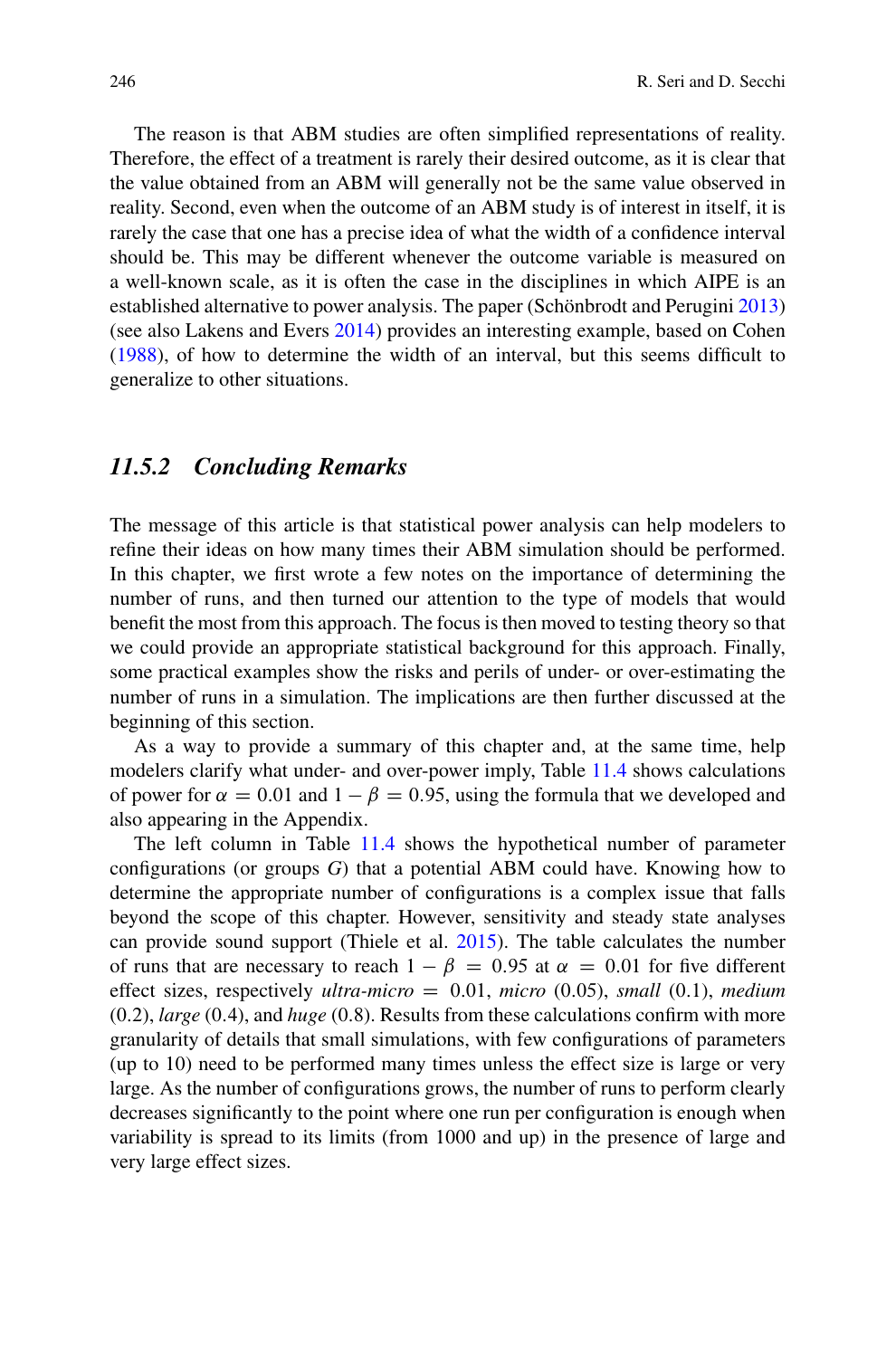<span id="page-18-0"></span>

|                | Effect sizes $f$ |          |        |        |       |       |
|----------------|------------------|----------|--------|--------|-------|-------|
| CoP(G)         | ultra-micro      | micro    | small  | medium | large | huge  |
| $\overline{c}$ | 84,777.89        | 3,468.39 | 875.55 | 221.02 | 55.79 | 14.08 |
| 3              | 65,400.97        | 2,675.65 | 675.44 | 170.51 | 43.04 | 10.87 |
| 4              | 54,403.07        | 2,225.71 | 561.85 | 141.83 | 35.80 | 9.04  |
| 5              | 47,162.95        | 1,929.51 | 487.08 | 122.96 | 31.04 | 7.84  |
| 10             | 30,265.08        | 1,238.19 | 312.57 | 78.90  | 19.92 | 5.03  |
| 20             | 19,421.49        | 794.56   | 200.58 | 50.63  | 12.78 | 3.23  |
| 50             | 10,804.41        | 442.02   | 111.58 | 28.17  | 7.11  | 1.79  |
| 100            | 6,933.33         | 283.65   | 71.60  | 18.08  | 4.56  | 1.15  |
| 200            | 4.449.21         | 182.02   | 45.95  | 11.60  | 2.93  | 0.74  |
| 500            | 2,475.15         | 101.26   | 25.56  | 6.45   | 1.63  | 0.41  |
| 1000           | 1,588.33         | 64.98    | 16.40  | 4.14   | 1.05  | 0.26  |
| 3000           | 786.29           | 32.17    | 8.12   | 2.05   | 0.52  | 0.13  |
| 5000           | 567.02           | 23.20    | 5.86   | 1.48   | 0.37  | 0.09  |
| 10.000         | 363.86           | 14.89    | 3.76   | 0.95   | 0.24  | 0.06  |

**Table 11.4** A map of statistical power: Number of runs for  $\alpha = 0.01$  and  $1 - \beta = 0.95$ 

**Note**. Effect sizes: *ultra-micro* = 0.01, *micro* = 0.05, *small* = 0.1, *medium* = 0.2, *large* = 0.4,  $huge = 0.8$ . CoP (*G*): configuration of parameters (groups)

Clearly, Table [11.4](#page-18-0) needs to be taken as an exemplification of how likely it is that a given number of configurations may lead to an under- or over-powered simulation, hence determining the likelihood to make Type-II error or to over-emphasize results. The table can be used as a first indication of how this approach to ABM runs can be applied. More fine grained results may vary depending on the circumstances of each simulation, including the levels of  $\alpha$ ,  $\beta$ , and the purpose of the model.

### **Further Reading**

Details on several power measures can be found in Cohen [\(1988\)](#page-20-0) and Liu [\(2014\)](#page-21-3). Specific information on ABM and power are in Secchi and Seri [\(2017\)](#page-22-10).

# **Appendix**

### *Number of Runs Calculations*

The following is the R code for a function that calculates the number of runs for the configuration of parameters (*G*, here G) and effect size (*f*, here ES), given  $1 - \beta = 0.95$   $\alpha = 0.01$ .  $0.95, \alpha = 0.01$ :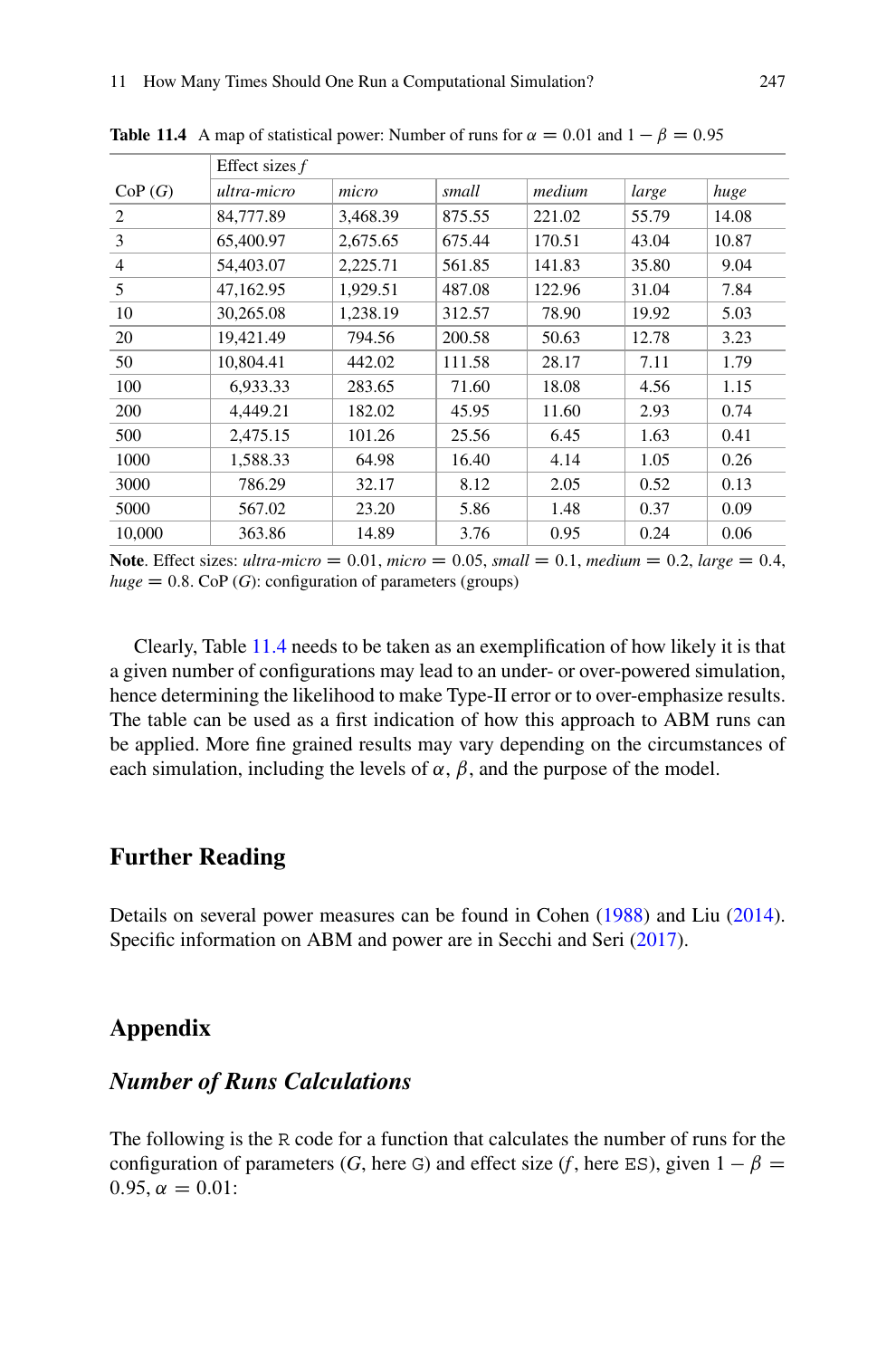```
n.runs <- function(G, ES) {
return(14.091 * G^(-0.640) * ES^(-1.986))}
```
In the case discussed in Exercise 1 above, the numbers are:

n.runs(3, 0.25) [1] 109.465

The same analysis using the exact function of the package pwr on power analysis (see Champely et al. [2016\)](#page-20-20) is:

```
pwr.anova.test(f=0.25, k=3, power=0.95,
                   sig.level=0.01)
```
and yields  $n = 111.677$ .

### *Effect Size for ANOVA vs OLS Regression*

In the text we have used a one-way ANOVA test to estimate the number of runs, taking  $1 - \beta = 0.95$ ,  $\alpha = 0.01$  and a given effect size *f*. However, we then used<br>regression analysis to study the differences between under-correctly- and overregression analysis to study the differences between under-, correctly-, and overpowered models.

Since there is transformation between the parameters of ANOVA and OLS regression, it is possible to connect the way effect size is calculated in the first to the second.

As mentioned in the text of the chapter, the effect size for ANOVA is:

$$
f = \sqrt{\frac{n \sum_{j=1}^{G} (\bar{x}_j - \bar{x})^2}{\sum_{j=1}^{G} \sum_{i=1}^{n} (x_{ij} - \bar{x}_j)^2}}
$$

The quantity under the square root is the SSB divided by the Sum of Squares Within (SSW) or, in Cohen's terms,  $f = \frac{\sigma_m}{\sigma}$  (Cohen [1992\)](#page-20-18). The effect size for regression is, according to Cohen [\(1992\)](#page-20-18),  $f^2 = \frac{R^2}{1-R^2}$ . It is easy to demonstrate that:

$$
f^2 = \frac{R^2}{1 - R^2} = \frac{\text{SSB}}{\text{SSR}}
$$

where the SSW in a one-way ANOVA is comparable to the Sum of Squares of Residuals (SSR) in an OLS regression with exactly the same dependent and independent variables.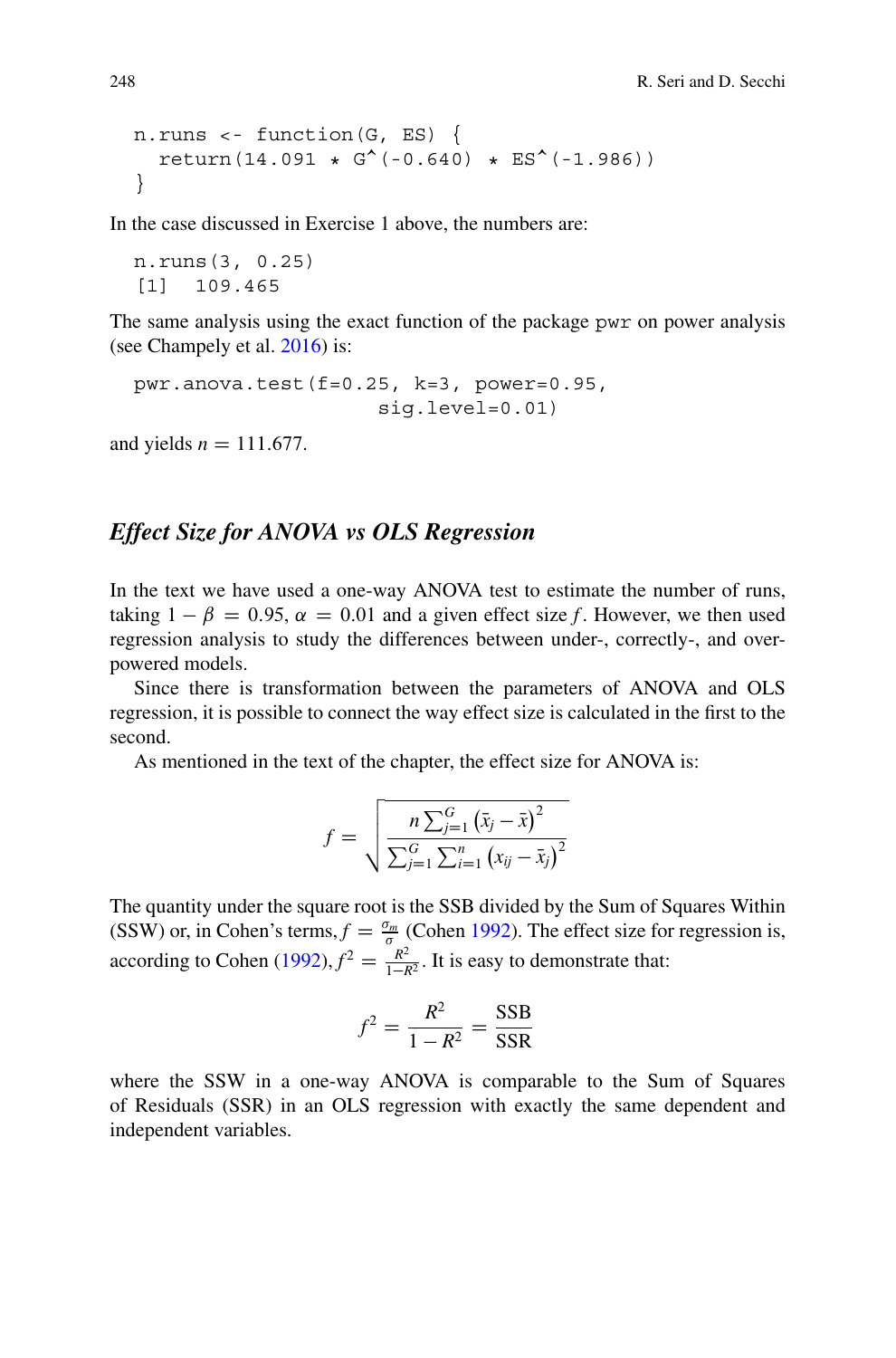### **References**

<span id="page-20-2"></span>Anderson, P. (1972). More is different. *Science, 177*(4047), 393–396.

- <span id="page-20-5"></span>Bardone, E. (2016). Intervening via chance-seeking. In D. Secchi & M. Neumann (Eds.), *Agentbased simulation of organizational behavior. New frontiers of social science research* (pp. 203– 220). New York: Springer.
- <span id="page-20-21"></span>Bland, J. M. (2009). The tyranny of power: Is there a better way to calculate sample size? *BMJ, 339*, b3985.
- <span id="page-20-20"></span>Champely, S., Ekstrom, C., Dalgaard, P., Gill, J., Weibelzahl, S., & Rosario, H. D. (2016). Pwr: Basic functions for power analysis.
- <span id="page-20-13"></span>Choirat, C., & Seri, R. (2012). Estimation in discrete parameter models. *Statistical Science, 27*(2), 278–293.
- <span id="page-20-9"></span>Coen, C. (2009). Simple but not simpler. Introduction CMOT special issue–simple or realistic. *Computational and Mathematical Organization Theory, 15*, 1–4.
- <span id="page-20-0"></span>Cohen, J. (1988). *Statistical power analysis for the behavioral sciences* (2nd ed.). Hillsdale: LEA. Cohen, J. (1992). A power primer. *Psychological Bulletin, 112*, 155–159.
- <span id="page-20-18"></span><span id="page-20-16"></span>Cohen, M. D., March, J. G., & Olsen, H. P. (1972). A garbage can model of organizational choice. *Administrative Science Quarterly, 17*(1), 1–25.
- <span id="page-20-1"></span>Davidsson, P., & Verhagen, H. (2017). Types of simulation. doi: [https://doi.org/10.1007/978-3-](https://doi.org/10.1007/978-3-319-66948-9_3) [319-66948-9\\_3.](https://doi.org/10.1007/978-3-319-66948-9_3)
- <span id="page-20-6"></span>de Marchi, S., & Page, S. E. (2014). Agent-based models. *Annual Review of Political Science, 17*(1), 1–20.
- <span id="page-20-17"></span>Edmonds, B., & Meyer, R. (2017). Introduction to the handbook. doi: [https://doi.org/10.1007/978-](https://doi.org/10.1007/978-3-319-66948-9_1) [3-319-66948-9\\_1.](https://doi.org/10.1007/978-3-319-66948-9_1)
- <span id="page-20-8"></span>Edmonds, B., & Moss, S. (2005). From KISS to KIDS — an 'anti-simplistic' modelling approach. In P. Davidson (Ed.), *Multi agent based simulation*. Lecture Notes in Artificial Intelligence (Vol. 3415, pp. 130–144). New York: Springer.
- <span id="page-20-12"></span>Erdfelder, E. (1984). Zur Bedeutung und Kontrolle des  $\beta$ -Fehlers bei der inferenzstatistischen Prüfung log-linearer Modelle [The significance and control of the  $\beta$ -error during the inferencestatistical examination of the log-linear models]. *Zeitschrift für Sozialpsychologie, 15*(1), 18–32.
- <span id="page-20-3"></span>Fioretti, G. (2016). Emergent organizations. In D. Secchi & M. Neumann (Eds.), *Agent-based simulation of organizational behavior. New frontiers of social science research* (pp. 19–41). New York: Springer.
- <span id="page-20-14"></span>Fioretti, G., & Lomi, A. (2008). An agent-based representation of the garbage can model of organizational choice. *Journal of Artificial Societies and Social Simulation, 11*(1), 1.
- <span id="page-20-15"></span>Fioretti, G., & Lomi, A. (2010). Passing the buck in the garbage can model of organizational choice. *Computational and Mathematical Organization Theory, 16*(2), 113–143
- <span id="page-20-10"></span>Fisher, R. (1955). Statistical methods and scientific induction. *Journal of the Royal Statistical Society. Series B (Methodological), 17*(1), 69–78
- <span id="page-20-11"></span>Gigerenzer, G. (2004). Mindless statistics. *Journal of Socio-Economics, 33*, 587–606.
- <span id="page-20-7"></span>Gilbert, N., & Terna, P. (2000). How to build and use agent-based models in social science. *Mind and Society, 1*, 57–72.
- <span id="page-20-22"></span>Hahn, G. J., & Meeker, W. Q. (2011). *Statistical intervals: A guide for practitioners*. Hoboken: Wiley.
- <span id="page-20-4"></span>Heckbert, S. (2013). MayaSim: An agent-based model of the ancient Maya social-ecological system. *Journal of Artificial Societies and Social Simulation, 16*(4), 11.
- <span id="page-20-19"></span>Herath, D., Secchi, D., & Homberg, F. (2015). Simulating the effects of disorganisation on employee goal setting and task performance. In D. Secchi & M. Neumann (Eds.), *Agent-based simulation of organizational behavior. New frontiers of social science research* (pp. 63–84). New York: Springer.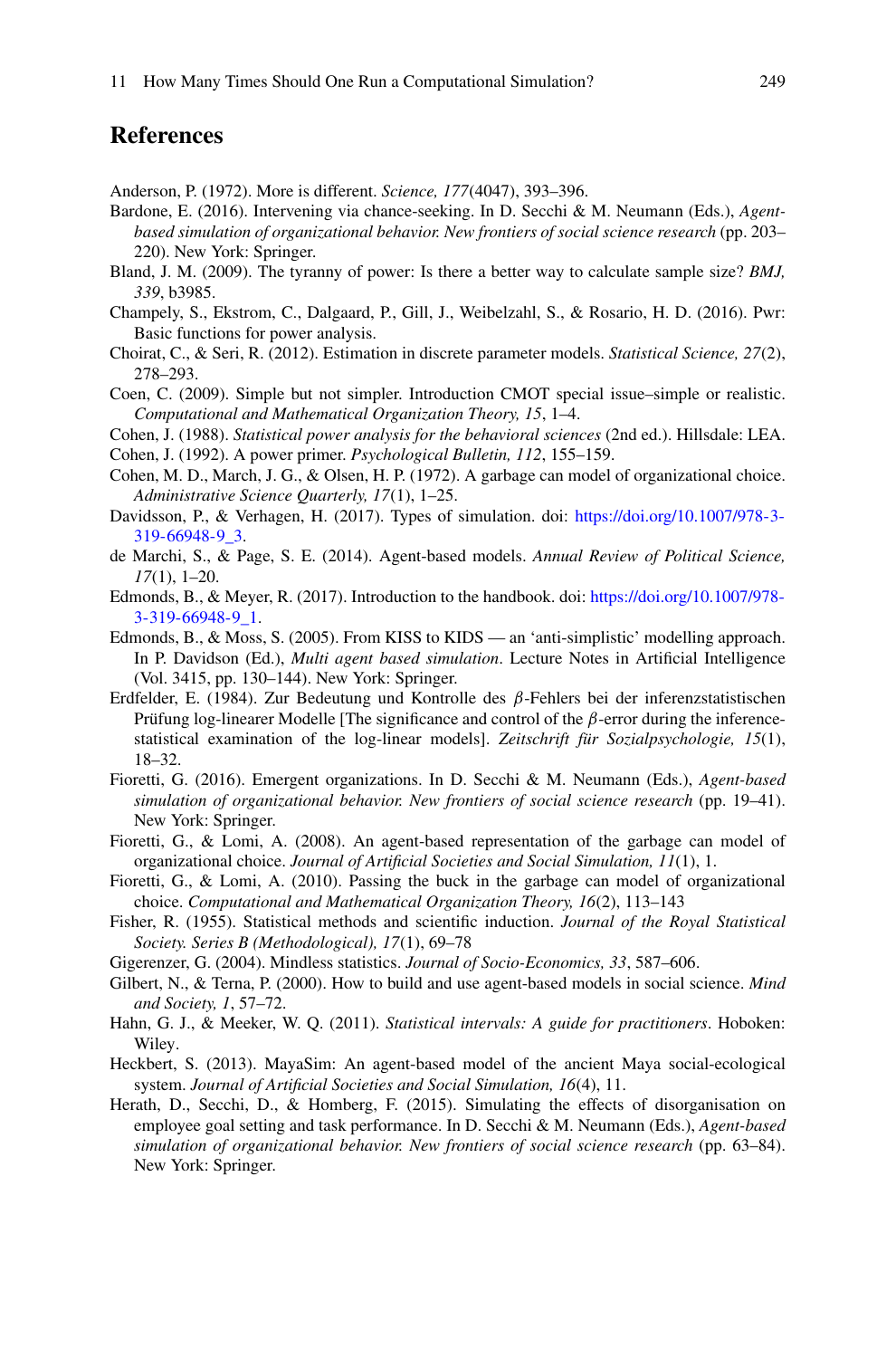- <span id="page-21-12"></span>Herath, D., Costello, J., & Homberg, F. (2017). Team problem solving and motivation under disorganization – an agent-based modeling approach. *Team Performance Management, 23*(1/2), 46–65.
- <span id="page-21-17"></span>Hoenig, J. M., & Heisey, D. M. (2001). The abuse of power. *The American Statistician, 55*(1), 19–24.
- <span id="page-21-5"></span>Kollman, K., Miller, J. H., & Page, S. E. (1992). Adaptive parties in spatial elections. *The American Political Science Review, 86*(4), 929–937.
- <span id="page-21-16"></span>Korn, E. L. (1990). Projecting power from a previous study: Maximum likelihood estimation. *The American Statistician, 44*(4), 290–292.
- <span id="page-21-18"></span>Lakatos, E. (2005). Sample size determination for clinical trials. In *Encyclopedia of biostatistics*. Hoboken: Wiley.
- <span id="page-21-19"></span>Lakens, D. (2014). Performing high-powered studies efficiently with sequential analyses. *European Journal of Social Psychology, 44*(7), 701–710.
- <span id="page-21-22"></span>Lakens, D. & Evers, E. R. K. (2014). Sailing from the seas of chaos into the corridor of stability practical recommendations to increase the informational value of studies. *Perspectives on Psychological Science, 9*(3), 278–292.
- <span id="page-21-8"></span>Lamperti, F. (2015). *An Information Theoretic Criterion for Empirical Validation of Time Series Models*. LEM Papers Series 2015/02, Laboratory of Economics and Management (LEM), Sant'Anna School of Advanced Studies, Pisa, Italy.
- <span id="page-21-3"></span>Liu, X. S. (2014). *Statistical power analysis for the social and behavioral sciences*. New York: Routledge.
- <span id="page-21-11"></span>Liu, T., & Stone, C. C. (2007). *Law and statistical disorder: Statistical hypothesis test procedures and the criminal trial analogy*. SSRN Scholarly Paper ID 887964, Social Science Research Network, Rochester, NY.
- <span id="page-21-7"></span>Maggi, E., & Vallino, E. (2016). Understanding urban mobility and the impact of public policies: The role of the agent-based models. *Research in Transportation Economics, 55*, 50–59.
- <span id="page-21-20"></span>Maxwell, S. E., Kelley, K., & Rausch, J. R. (2008). Sample size planning for statistical power and accuracy in parameter estimation. *Annual Review of Psychology, 59*(1), 537–563.
- <span id="page-21-15"></span>Mayo, D. G. (1992). Did pearson reject the neyman-pearson philosophy of statistics? *Synthese, 90*(2), 233–262.
- <span id="page-21-1"></span>Mungovan, D., Howley, E., & Duggan, J. (2011). The influence of random interactions and decision heuristics on norm evolution in social networks. *Computational and Mathematical Organization Theory, 17*(2), 152–178.
- <span id="page-21-13"></span>Neyman, J. (1950). *First course in probability and statistics*. New York: Henry Holt and Company.
- <span id="page-21-9"></span>Neyman, J., & Pearson, E. S. (1928). On the use and interpretation of certain test criteria for purposes of statistical inference: Part I. *Biometrika, 20A*(1/2), 175–240.
- <span id="page-21-10"></span>Neyman, J., & Pearson, E. S. (1933). On the problem of the most efficient tests of statistical hypotheses. *Philosophical Transactions of the Royal Society of London. Series A, Containing Papers of a Mathematical or Physical Character, 231*, 289–337.
- <span id="page-21-14"></span>Pearson, E. S. (1955). Statistical concepts in the relation to reality. *Journal of the Royal Statistical Society. Series B (Methodological), 17*(2), 204–207.
- <span id="page-21-6"></span>Railsback, S. F., & Grimm, V. (2011). *Agent-based and individual-based modeling: A practical introduction* (59468th ed.). Princeton: Princeton University Press.
- <span id="page-21-0"></span>Ritter, F. E., Schoelles, M. J., Quigley, K. S., & Cousino-Klein, L. (2011). Determining the numbers of simulation runs: Treating simulations as theories by not sampling their behavior. In L. Rothrock & S. Narayanan (Eds.), *Human-in-the-loop simulations: Methods and practice* (pp. 97–116). London: Springer.
- <span id="page-21-2"></span>Robinson, S. (2014). *Simulation. The practice of model development and use* (2nd ed.). New York: Palgrave.
- <span id="page-21-21"></span>Schönbrodt, F. D., & Perugini, M. (2013). At what sample size do correlations stabilize? *Journal of Research in Personality, 47*(5), 609–612.
- <span id="page-21-4"></span>Secchi, D. (2015). A case for agent-based model in organizational behavior and team research. *Team Performance Management, 21*(1/2), 37–50.